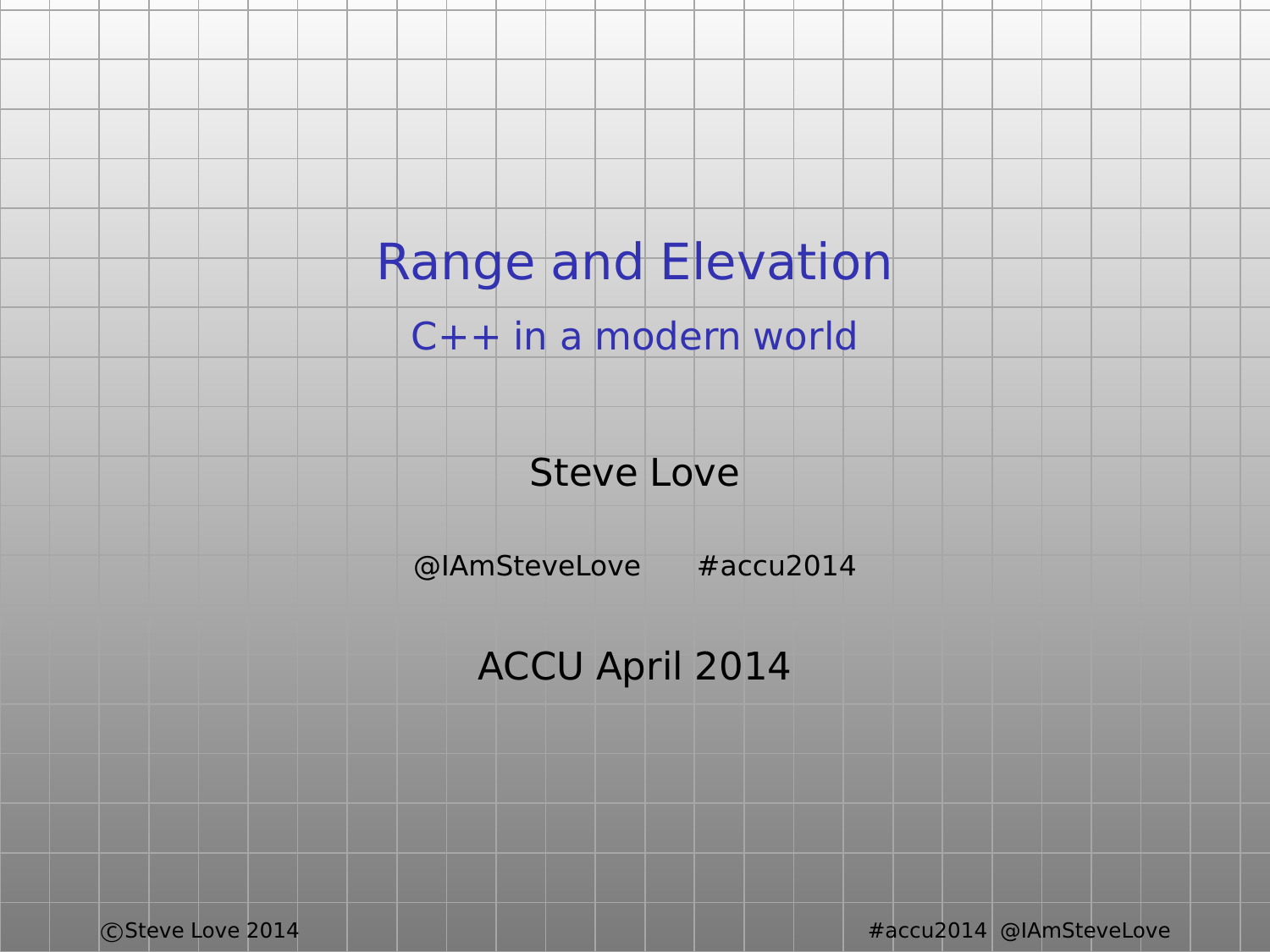# In the beginning...

c Steve 2014 And Amster Control and Amster Control and Amster Control and Amster Control and Amster Control and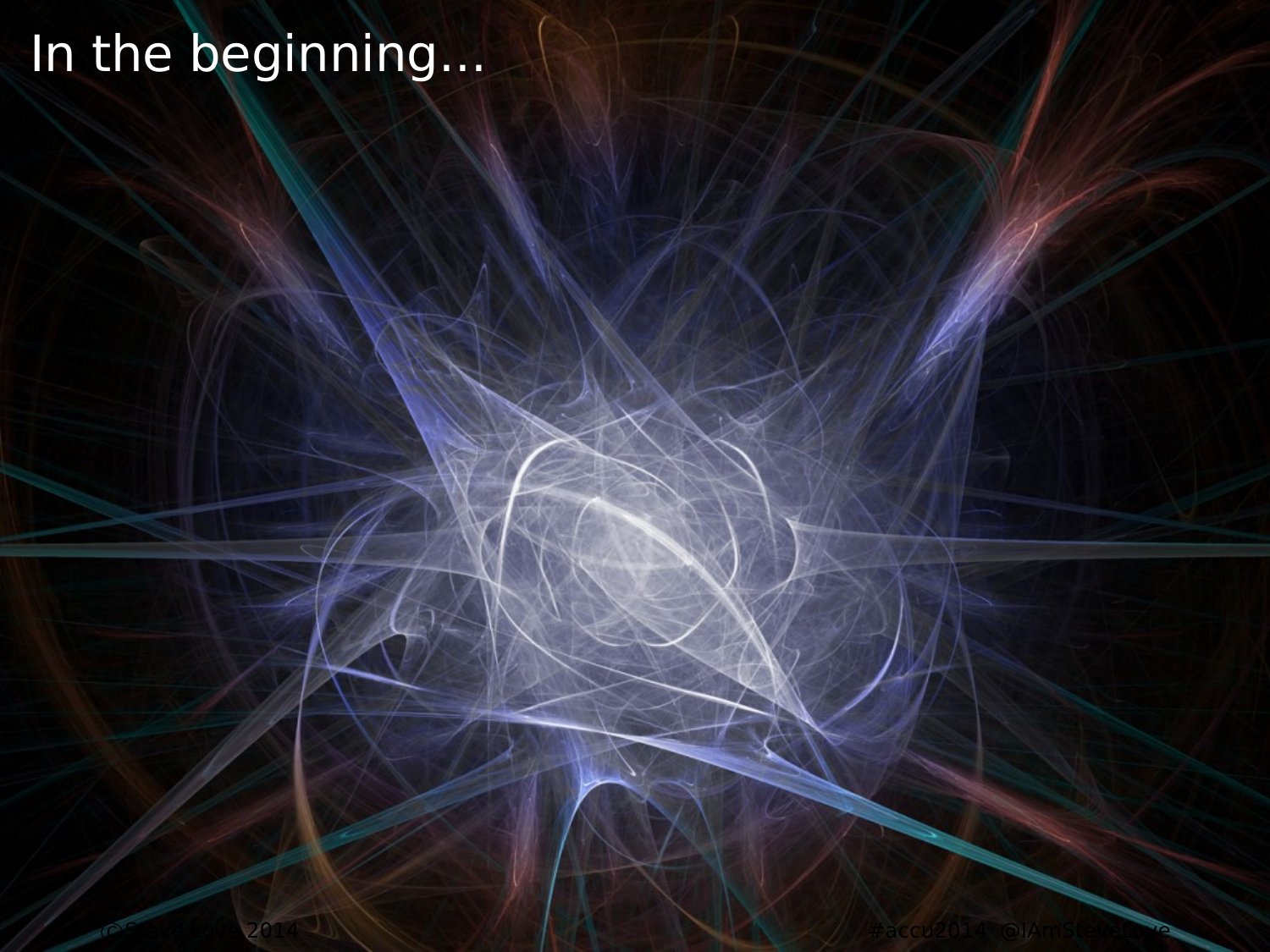## The problem with pointers

#### Example

**int** fn( item\_type \* invoice )

#### invoice might be...

- **Q** a collection
- 2 an out parameter
- <sup>3</sup> an optimisation
- **4** a polymorphic object
- **6** a function!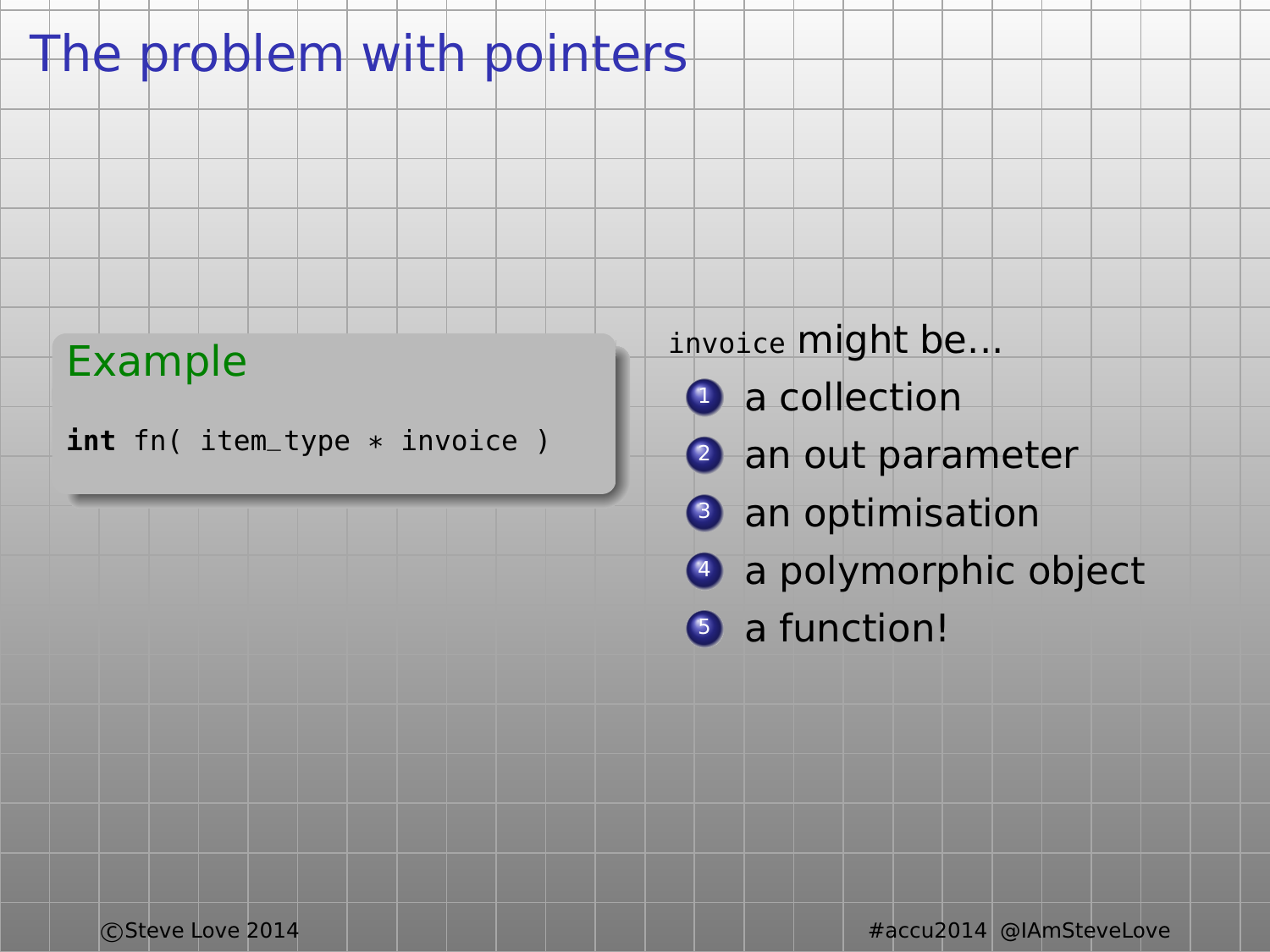## Pointer to iterator

#### Certainty an iterator is **always** a pointer to an element in a collection

#### Safety you cannot do arithmetic operations with iterators

#### Iterators raise the abstraction of pointers (a bit)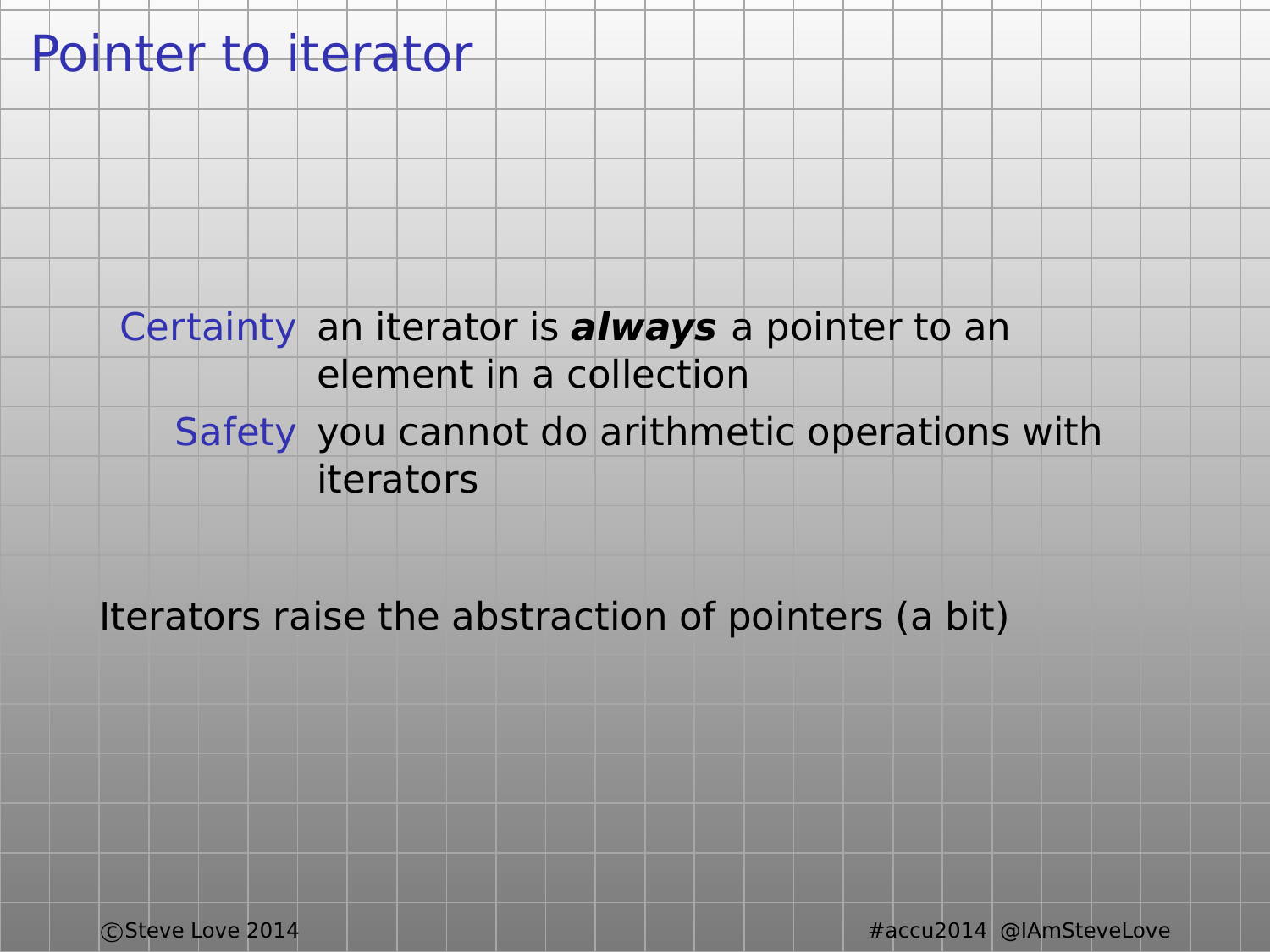#### $C++$  iterator

Iterator traverse the items of a container without exposing any details of how elements are stored.

Usually travel in pairs and must be kept in sync Are a leaky abstraction know the iterator concept or rely on the lowest common denominator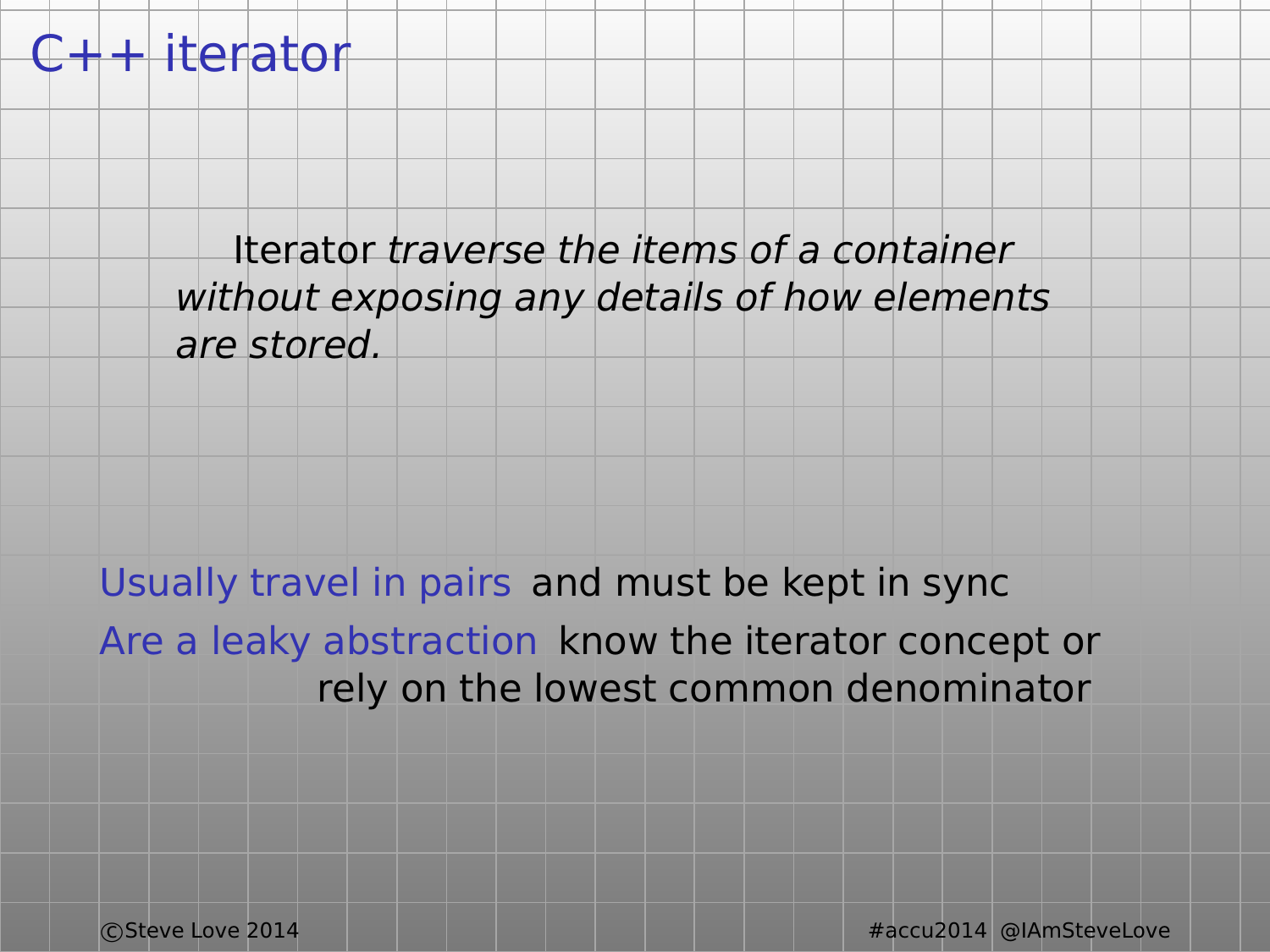## The slightly contrived example

```
\mathbf{auto} \ \mathbf{p} = \mathbf{partition}(\mathbf{beqin}(\mathbf{s}), \ \mathbf{end}(\mathbf{s}),[](double v) {return v > 0.0;});
```

```
transform(begin(s), p, back_inserter(o),
  [](double v) {return v * 0.175; });
```
#### Or for the 1 liner junkies

```
transform(begin(s), partition(begin(s), end(s),
    [](double v) {return v > 0.0;}),
  back_inserter(o),
  [](double v) {return v * 0.175;});
```
#### partition modifies its input

 $\bullet$  transform requires an output range to store results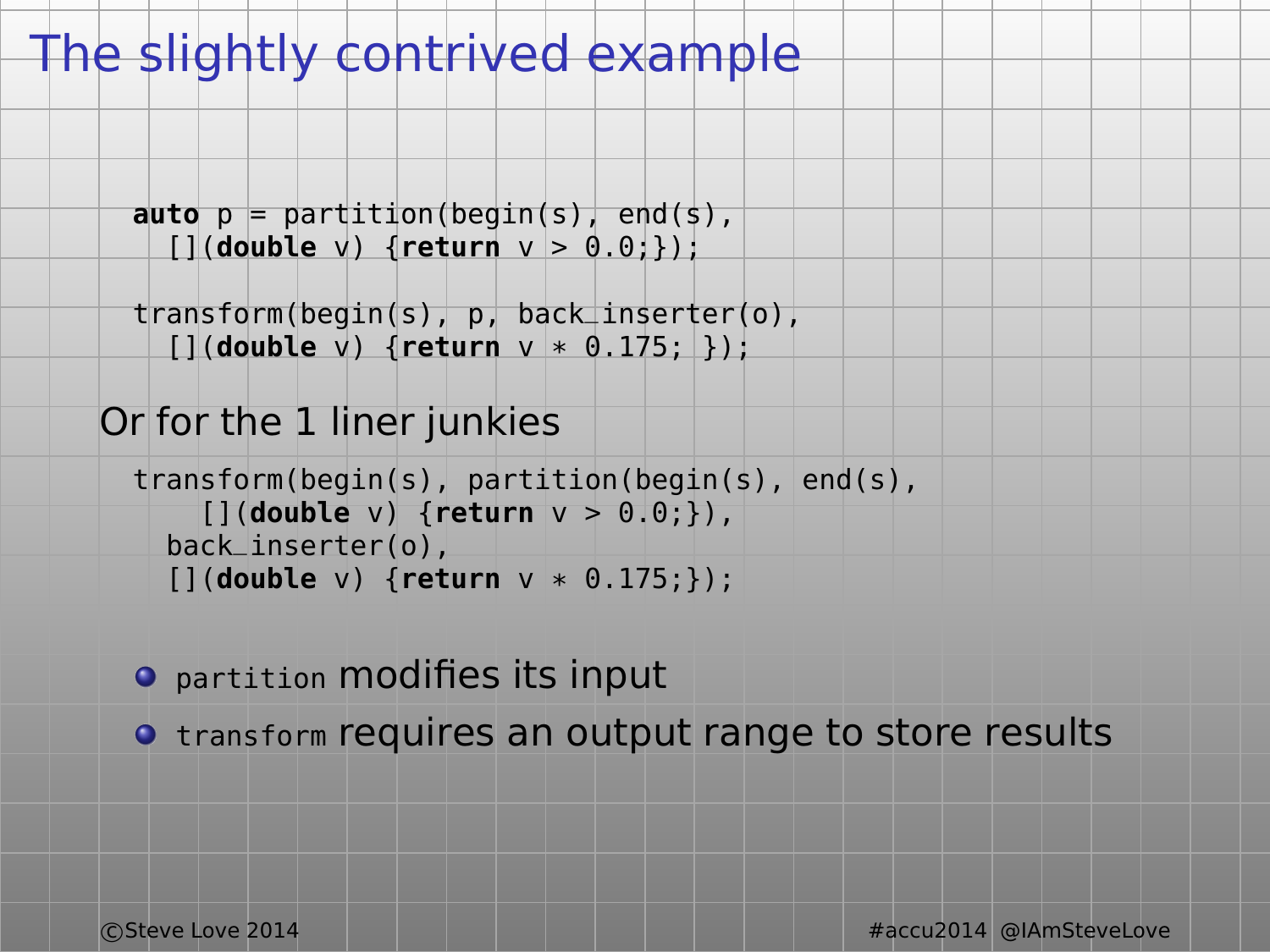### In range

Not much has changed in more than 15 years:

- C++98 and the algebra of iterators
- Containers are iterator factories
- **o** STL is about algorithms

## High Church C++

Allan Kelly from 2000 www.allankelly.net/writing/webonly/highchurch.html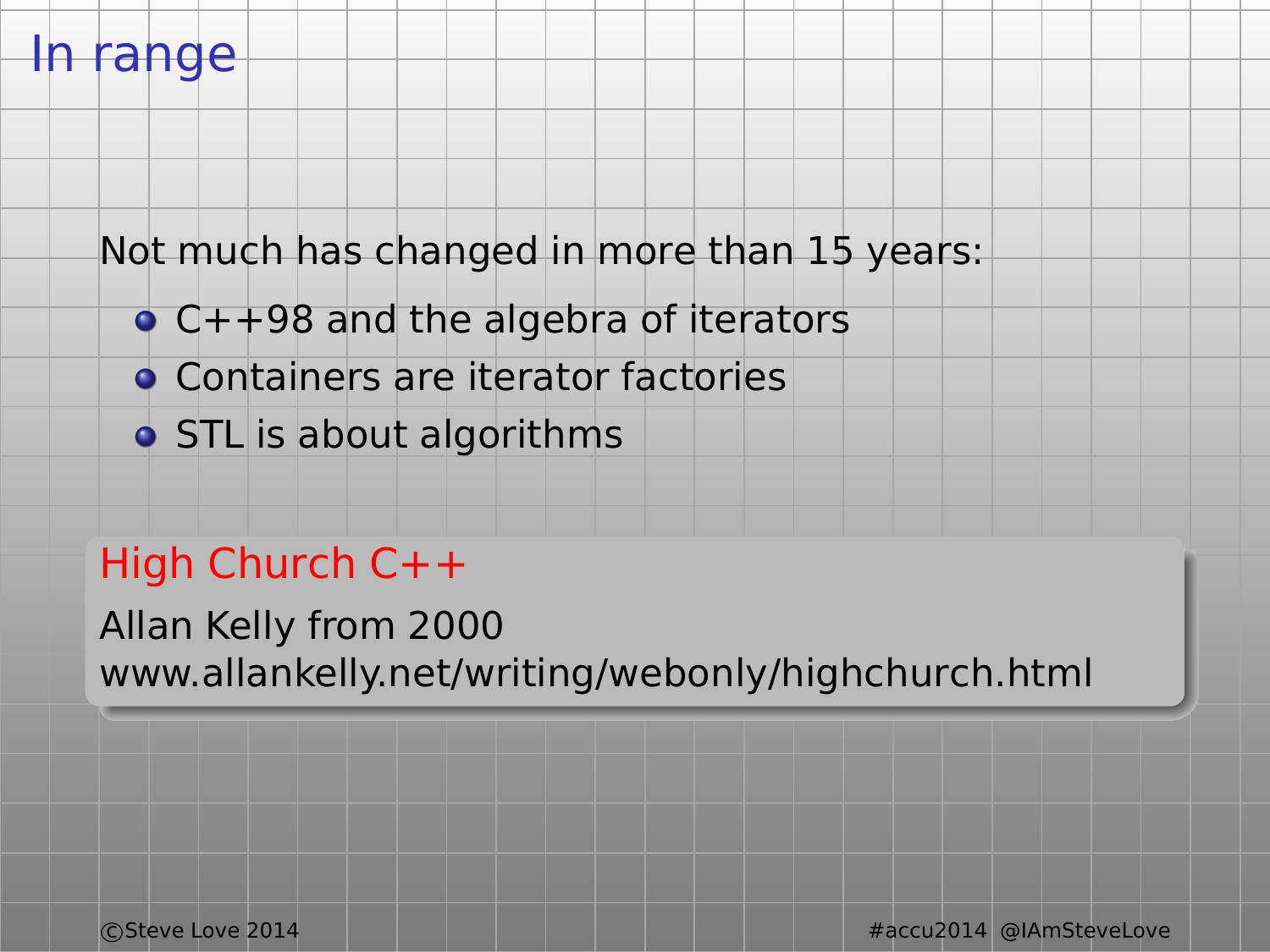## It's all rather manual



"It is unworthy of excellent men to lose hours like slaves in the labour of calculation which could safely be relegated to anyone else if machines were used." Gottfried Wilhelm von Leibniz, 1685

We're still noodling around with begin and end!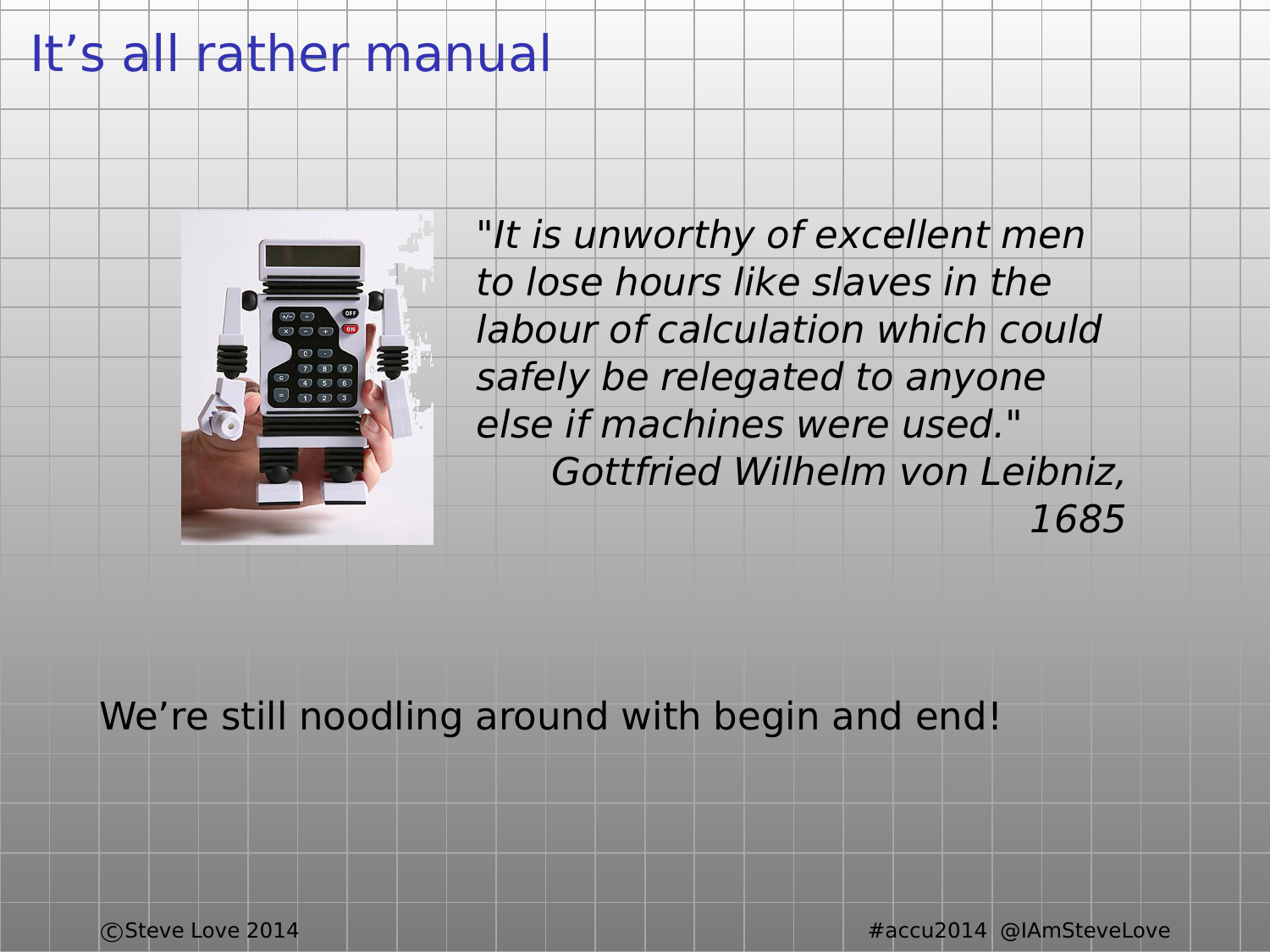## The Range advantage

Using Andrei Alexandrescu's range concept, it's - in theory - simple(r):

**auto** r = map(filter(s, [](**double** v) {**return** v > 0.0;}), [](**double** v) {**return** v \* 0.175;});

http://www.slideshare.net/rawwell/iteratorsmustgo, 2009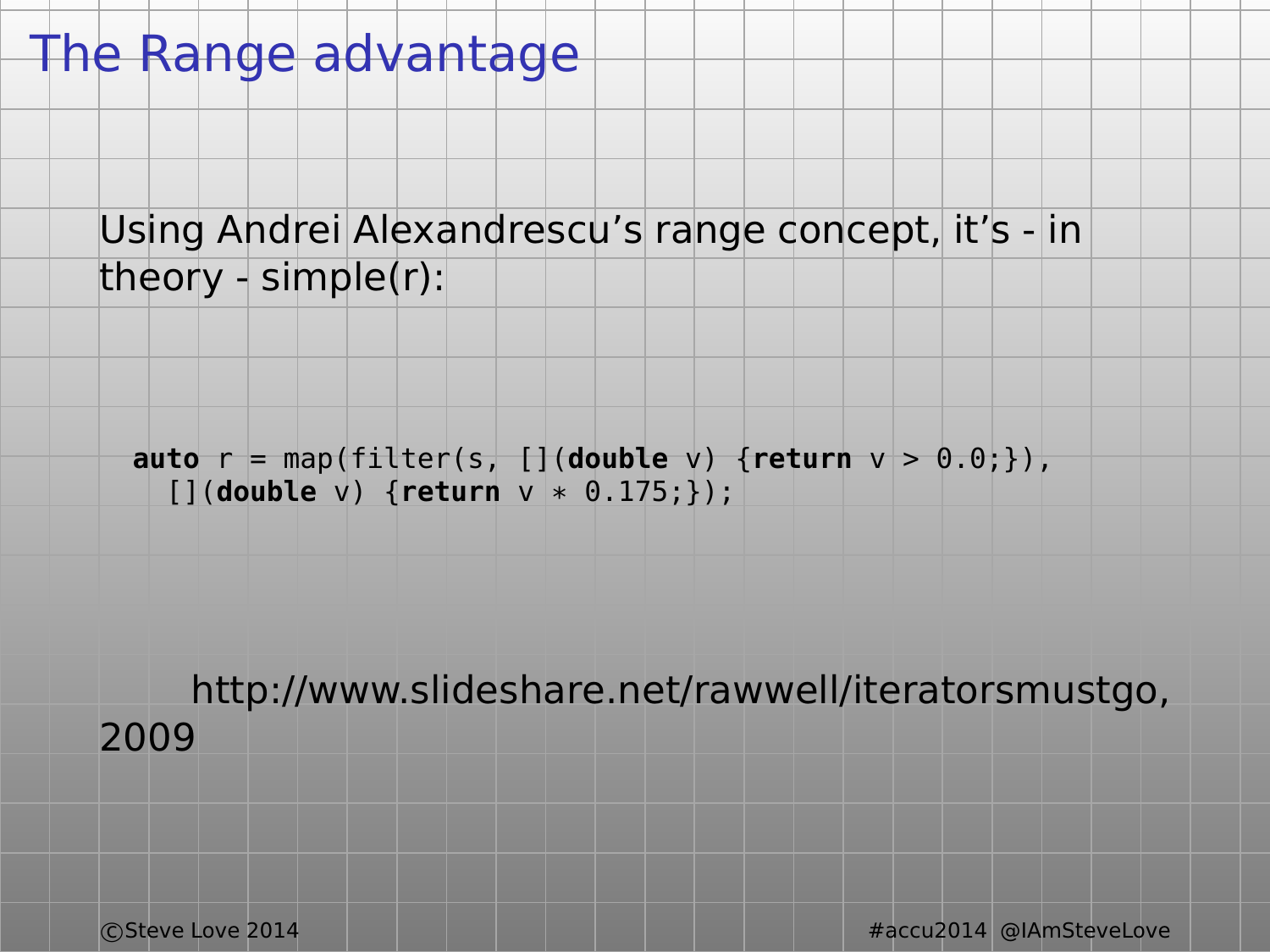## What was missing

#### auto range operations return different range types

#### lambda function objects work but lose the locality of reference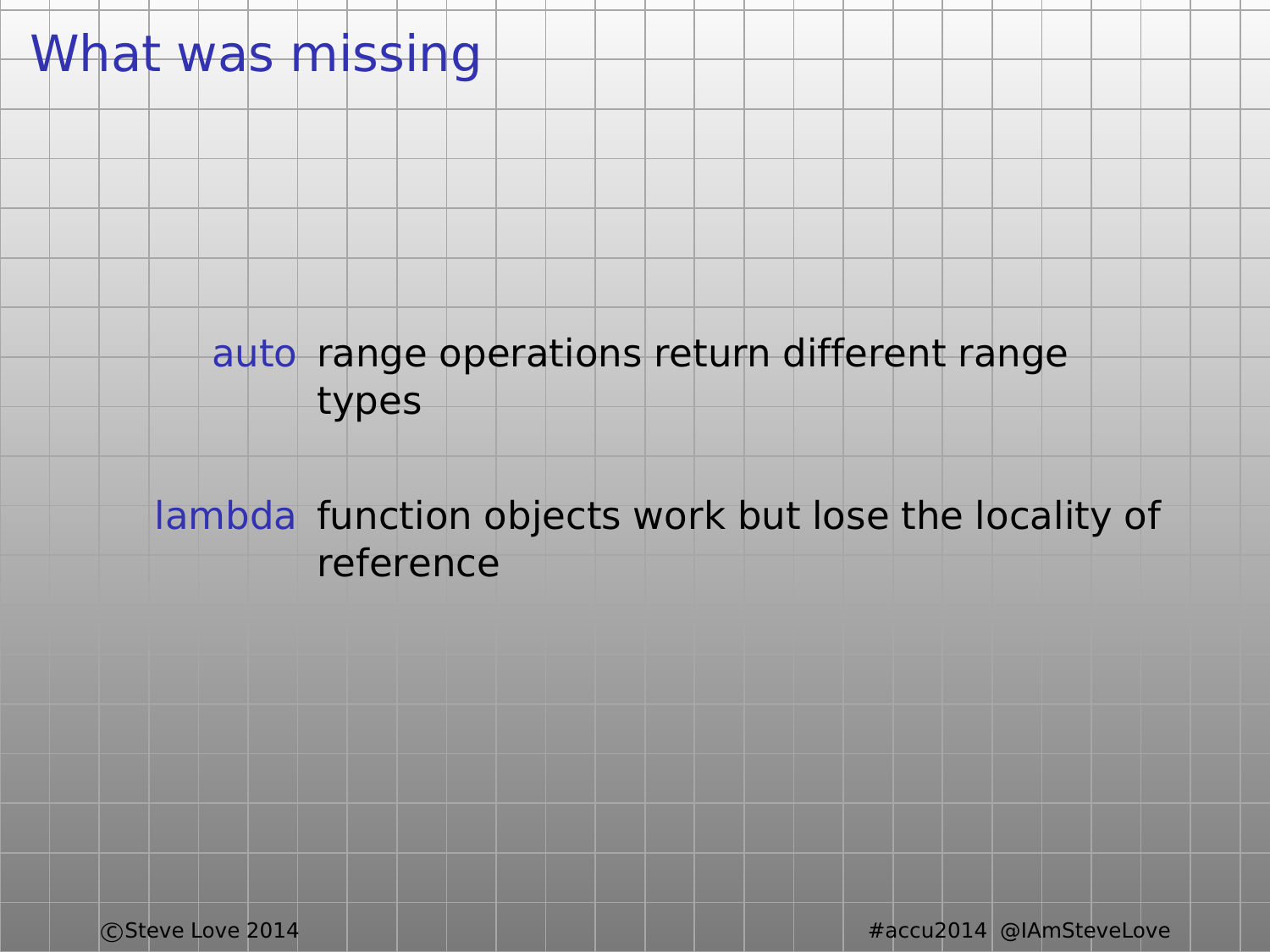## Compose thyself

```
But....functional composition has its limits
```

```
auto r = map(filter(filter(s,
  [](double v) {return v < 3.0;}),
  [](double v) {return v > 0.0;}),
  [](double v) {return v * 0.175;});
```
Which lambda is which here? Is the order of operations correct? Are you absolutely sure?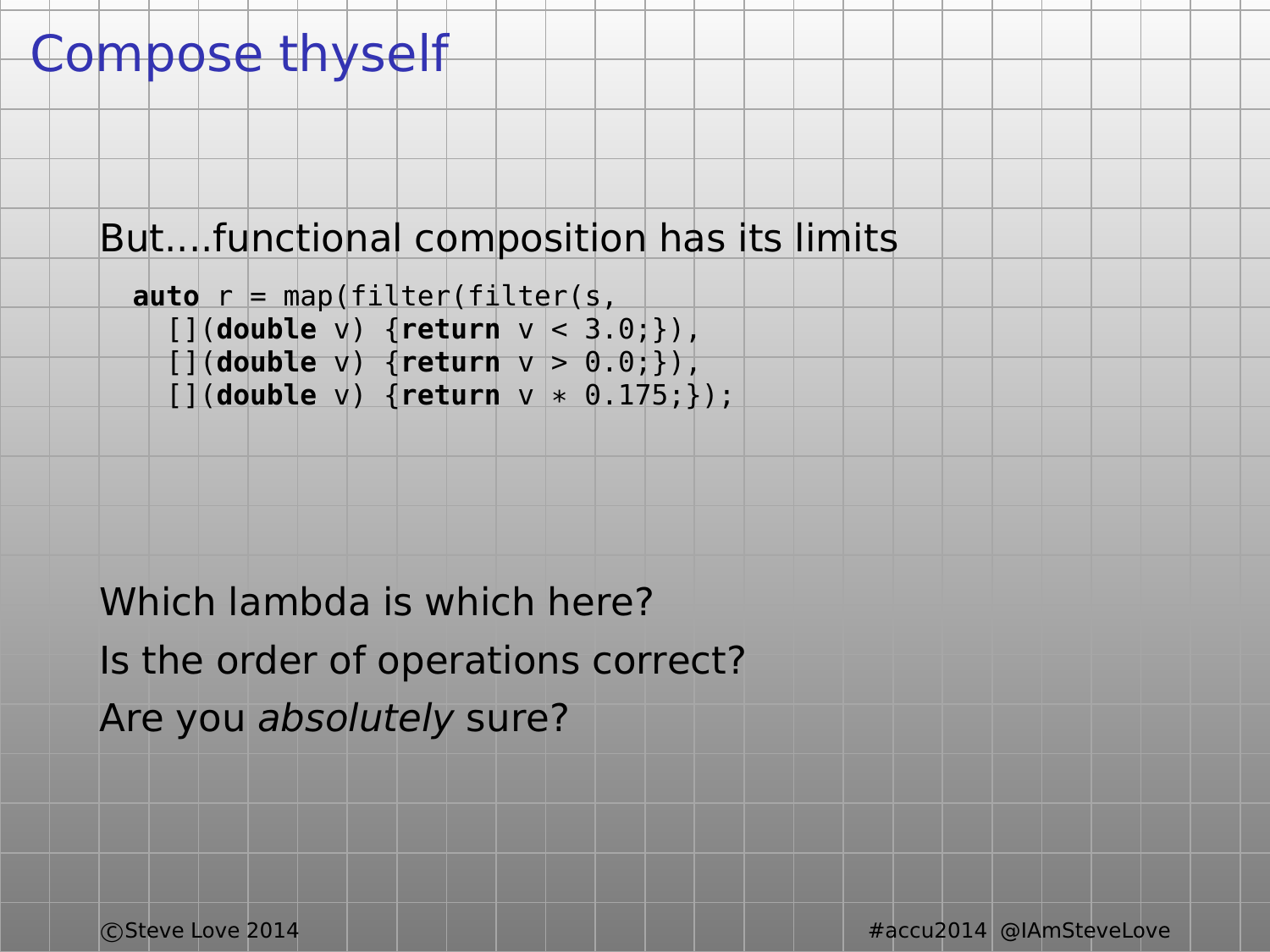### Programming style

#### Iterator style

Some abstraction improvements over pointers It's very verbose

#### Range style

Definite abstraction improvement on iterators Composition can lead to an explosion of nesting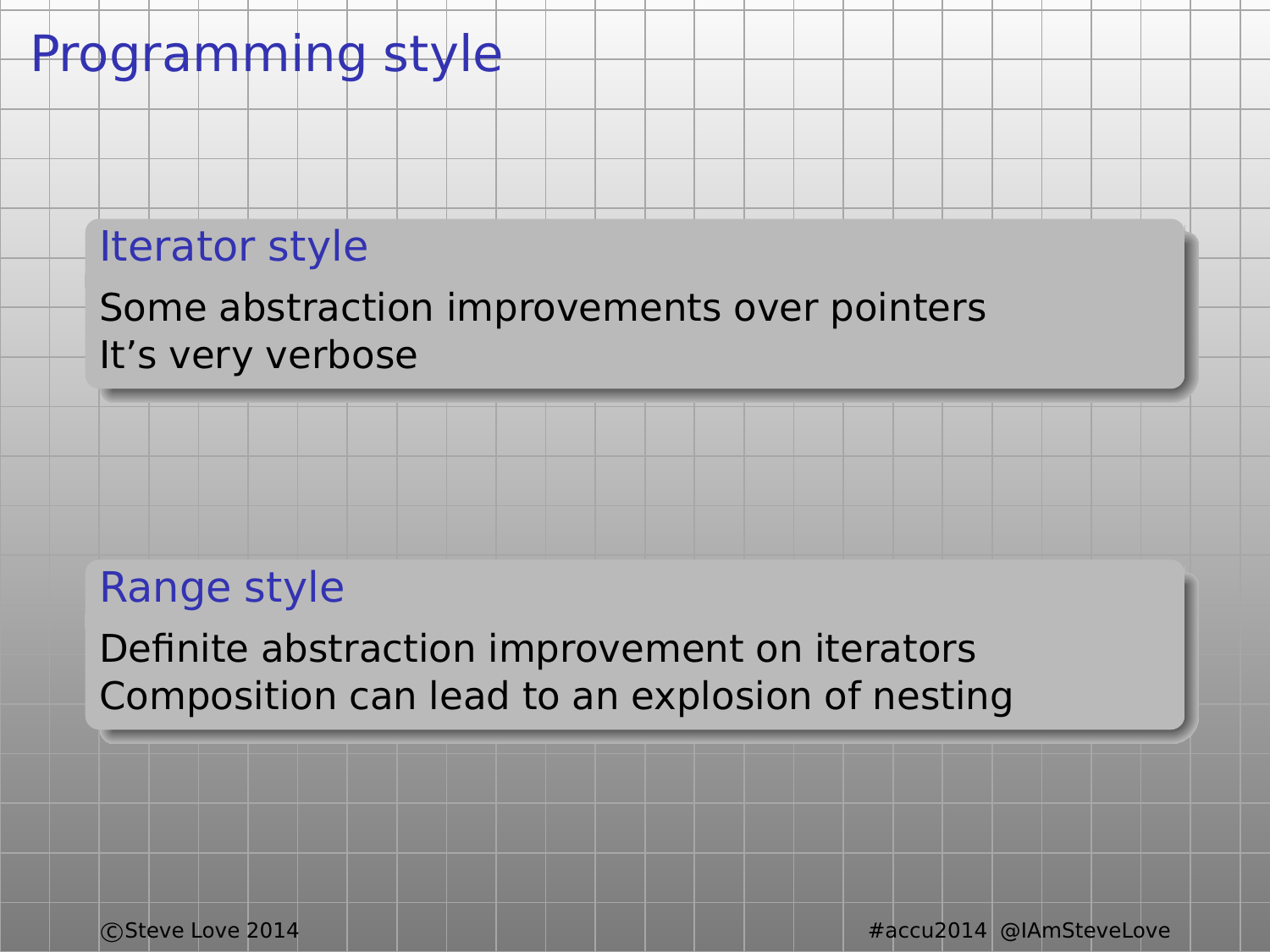## Form and function

It's not that the Range style is wrong

It is a low-level way of looking at it.

The API over the top is what makes a difference.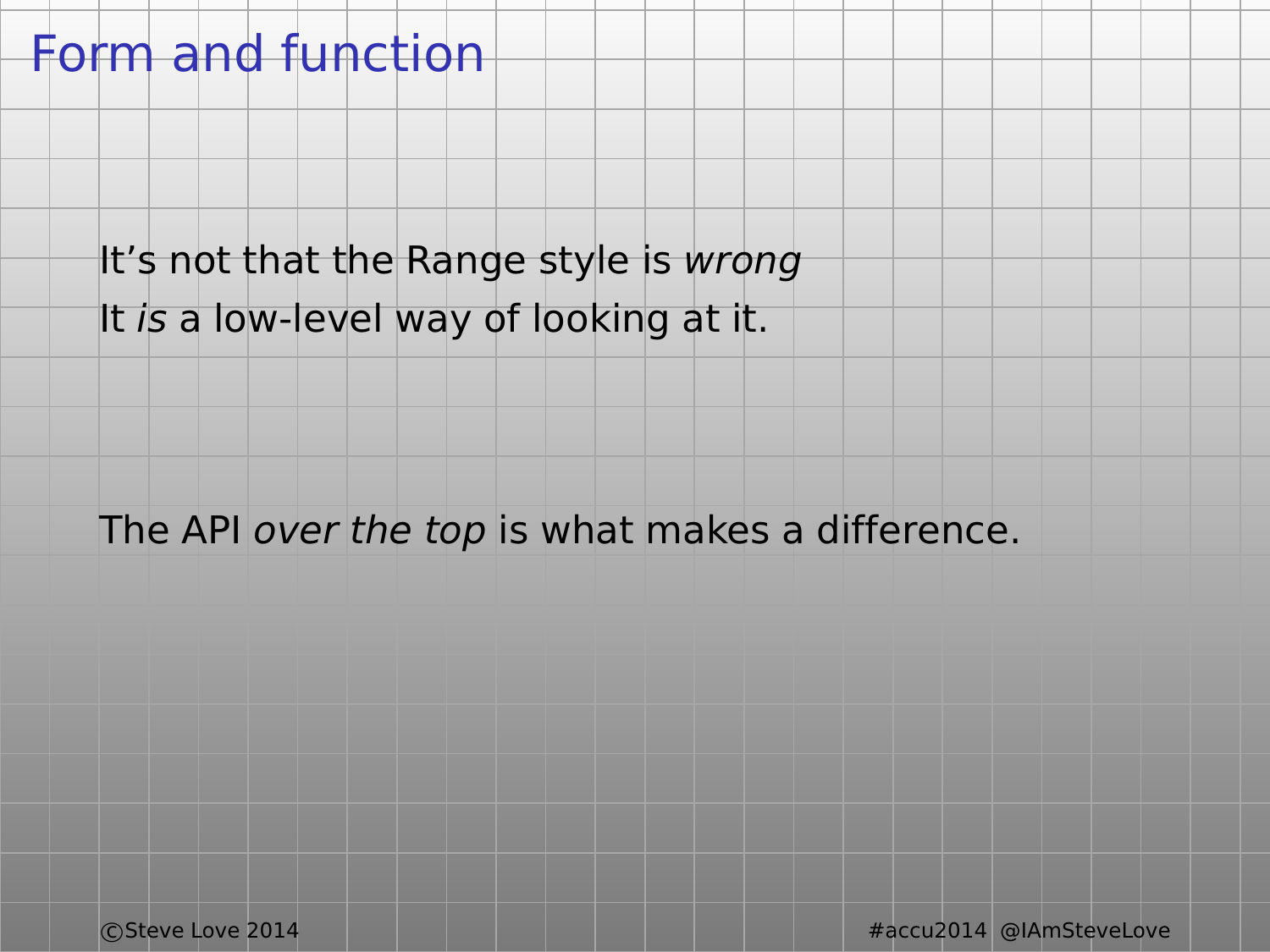

No wonder people think C++ is complicated...

...so can C++ do any better?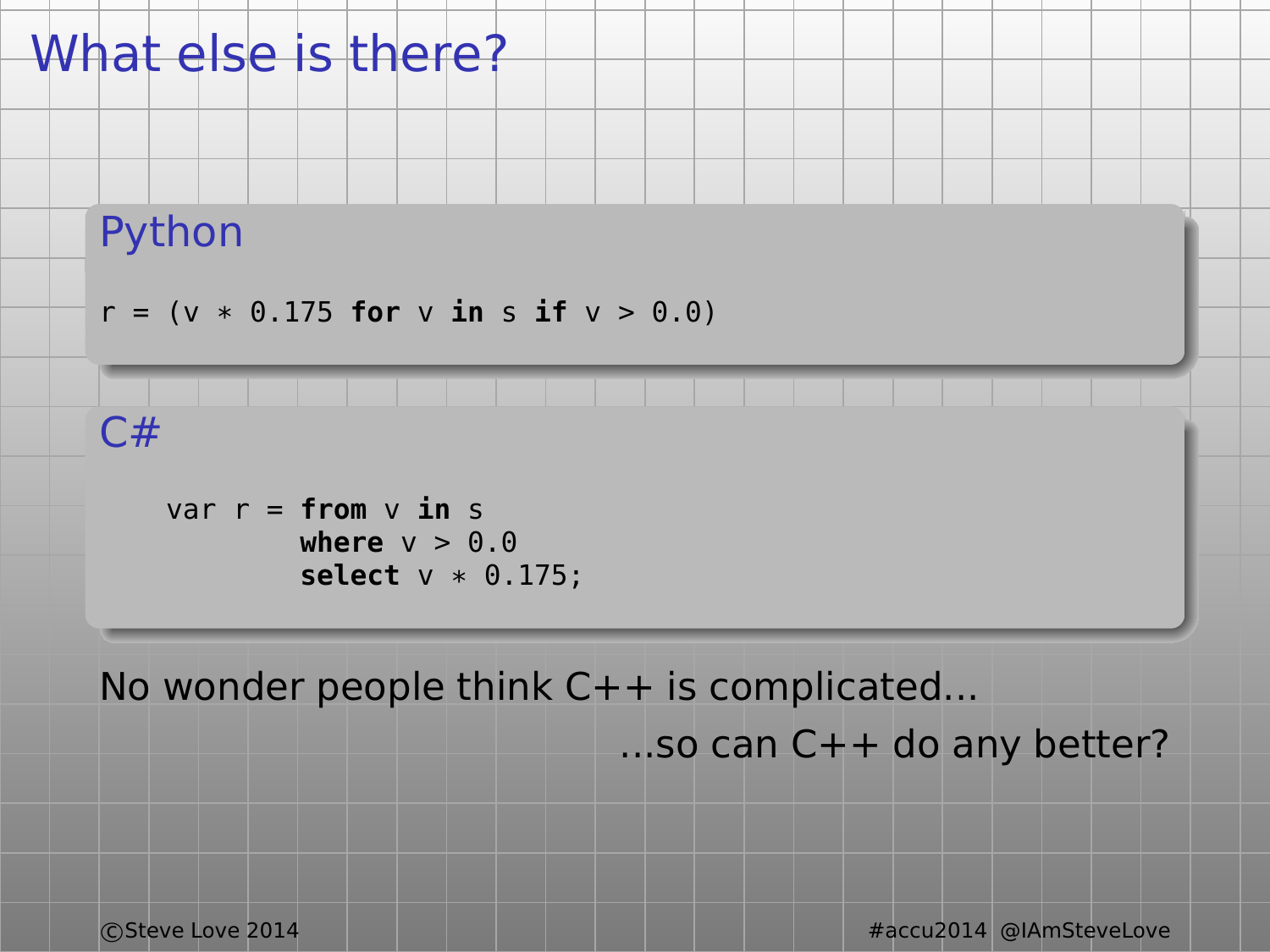## Closer to home

### C# Fluent-style

var  $r = s.Where(v \Rightarrow v > 0.0)$  $Select(v = > v * 0.175);$ 

#### This is enabled by:

- $\bullet$  TFnumerable<T>
- **Extension methods**
- **Q** Lambda functions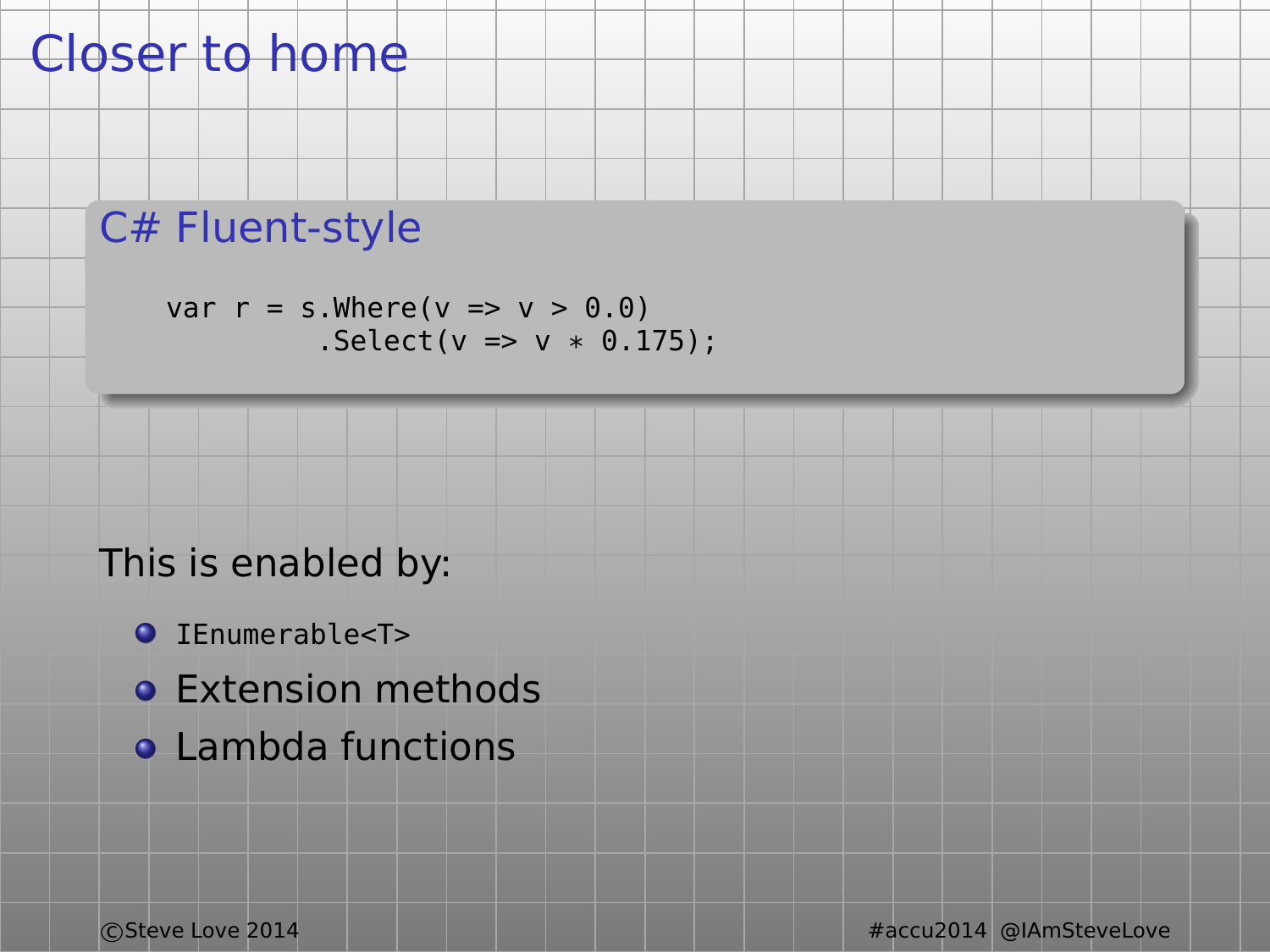## What do we want it to do?

IEnumerable<T> represents a range

IEnumerator<T> has an Iterator interface

#### Iterating

- **1** Get current
- **2** Move next
- **3** (is valid)

It's probably not a bad place to start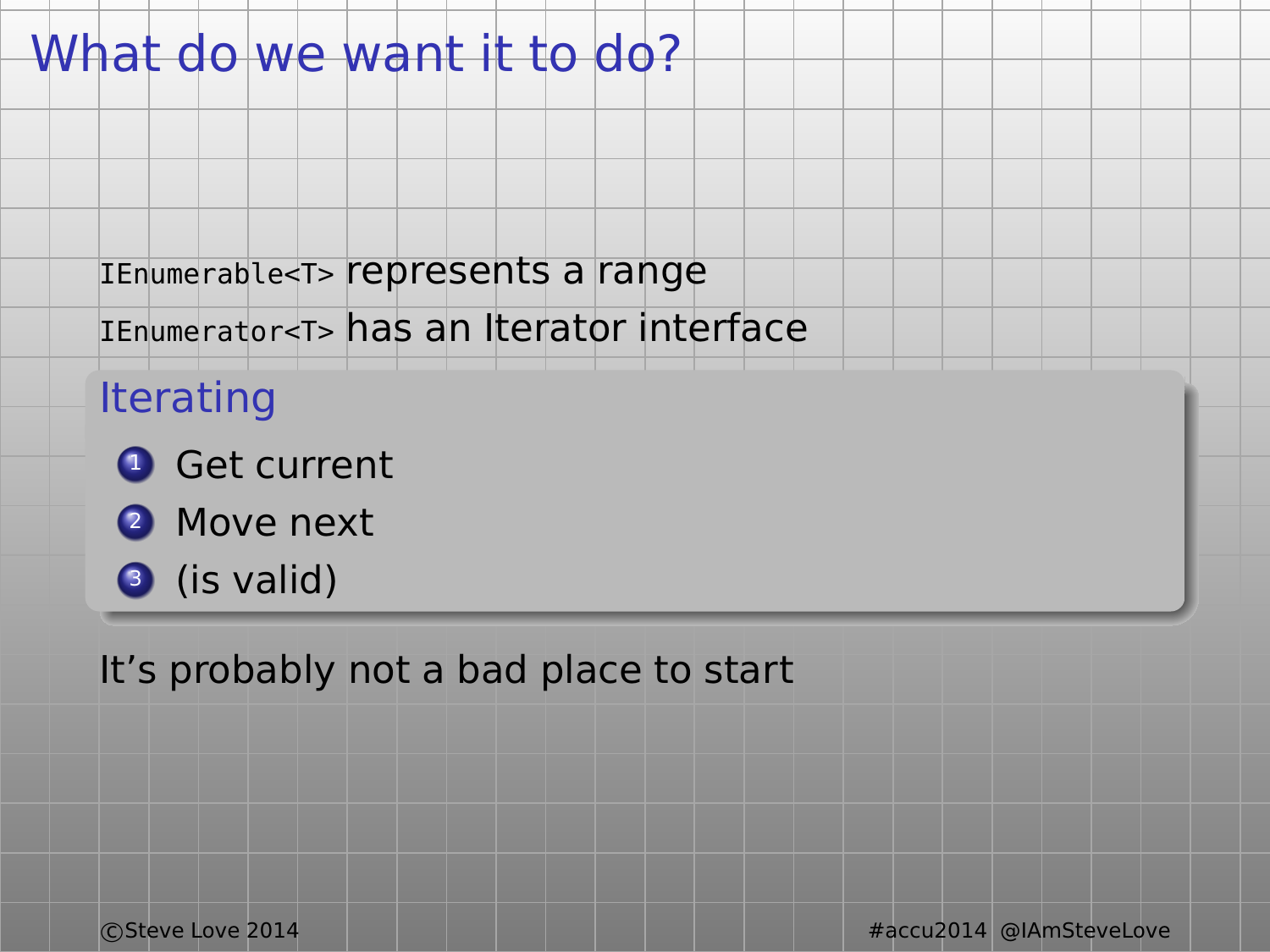## The C++ Iterator interface

```
template<typename iterator_type>
class iterable_range
```

```
public:
```
{

iterable\_range(iterator\_type begin, iterator\_type end);

```
auto operator*() const -> decltype(*this->pos);
explicit operator bool() const;
auto operator++() -> iterable_range &;
auto operator++(int) -> iterable_range;
```
**private**: iterator\_type pos, end\_pos;

};

This is pretty close to Andrei's Range interface - and indeed, the C# IEnumerator<T> interface.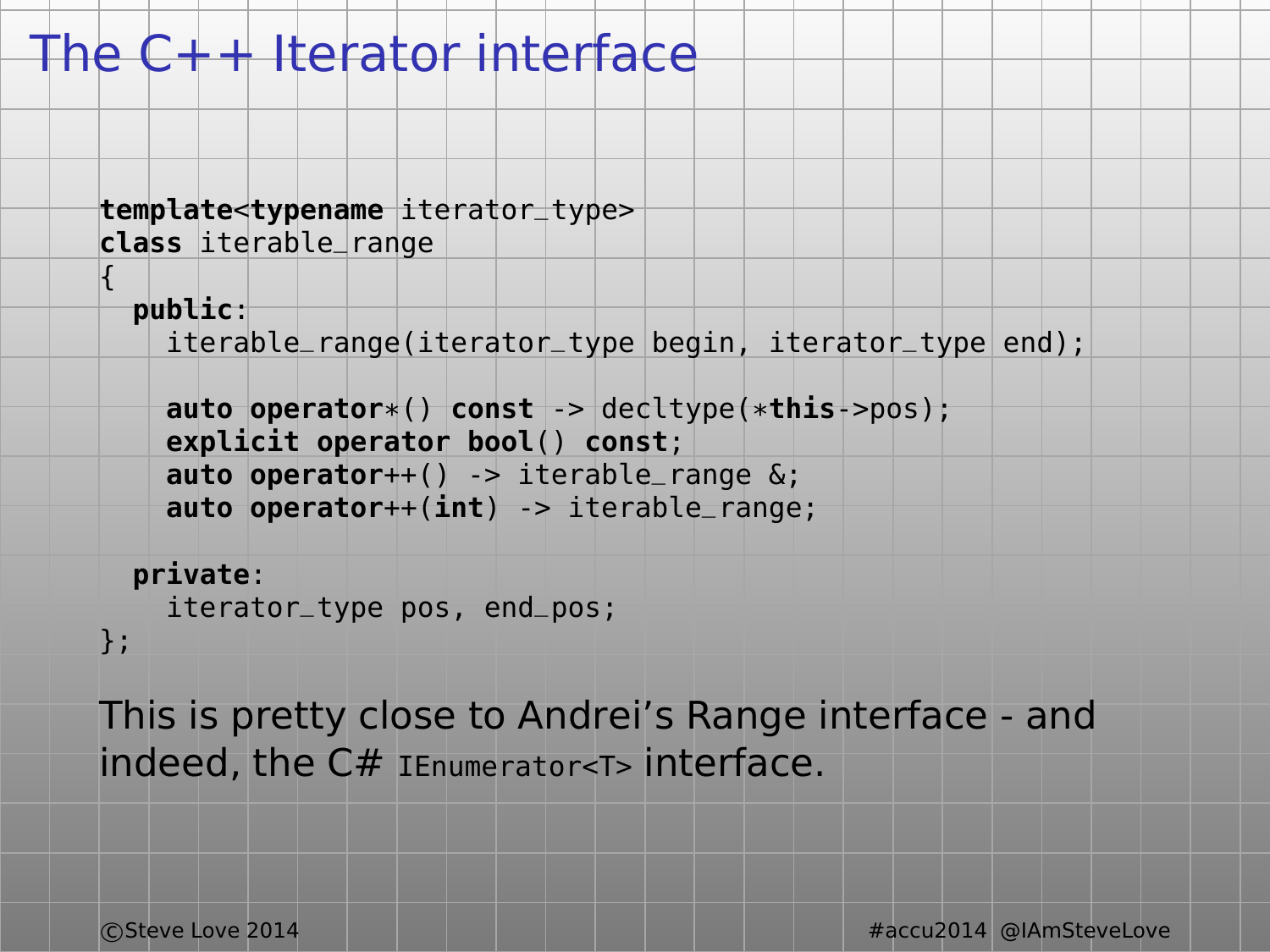## So can it be done?

```
auto r = from(s)
        .where([](double v) {return v > 0.0;})
        .select([](double v) {return v * 0.175;});
```
#### **Questions**

- **4** What does from return?
	- **1** select? where?
- **2** What is the final return type?
- **3** Can it use "deferred execution"?
- **4** Is it even a good idea?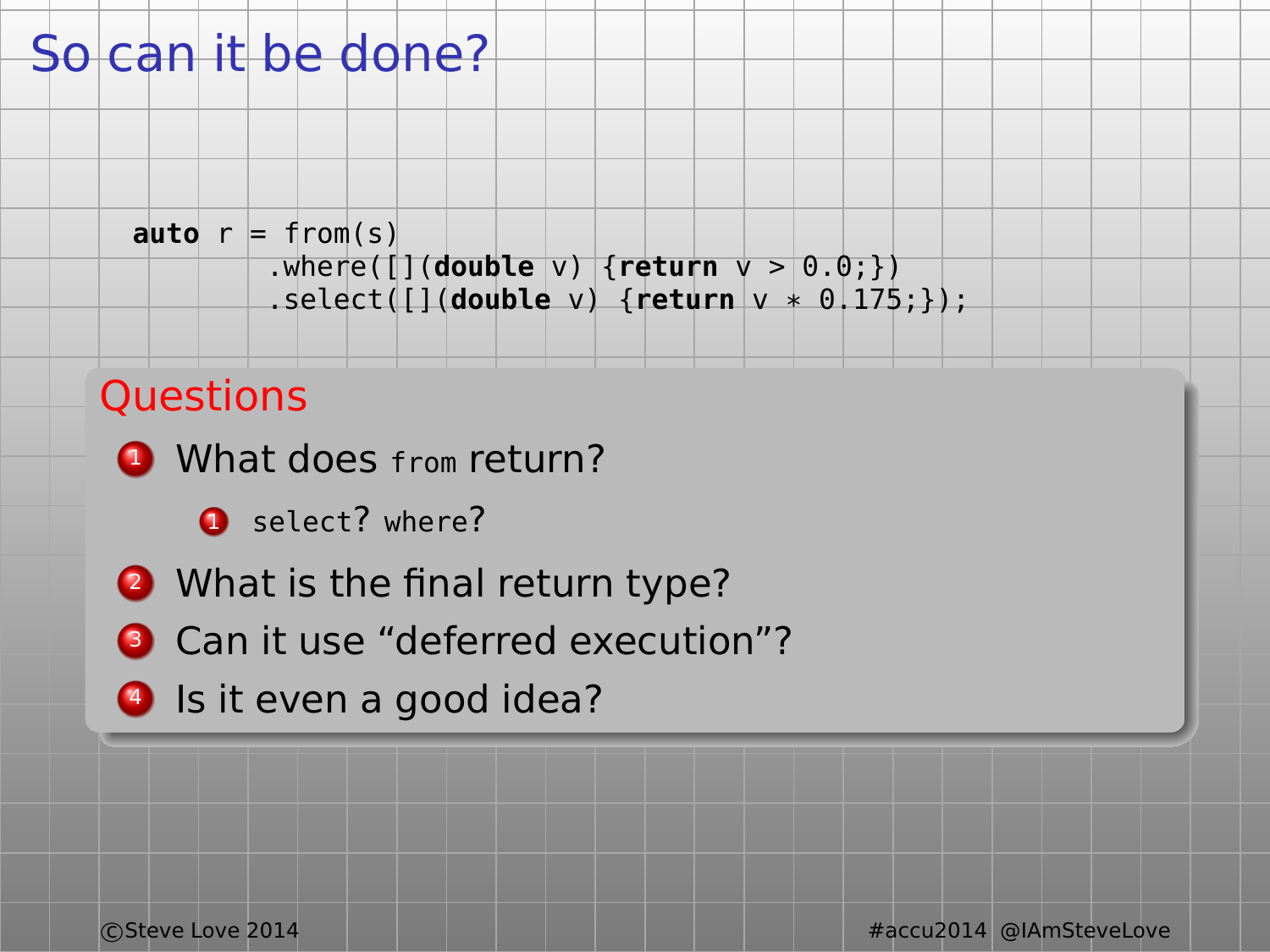## A blind alley

#### Chaining operations together with '.' requires common base class/interface

```
class range
{
 public:
    template<typename filter>
    range where(filter fn) { }
    template<typename transform>
```

```
range select(transform fn) { }
// ...
```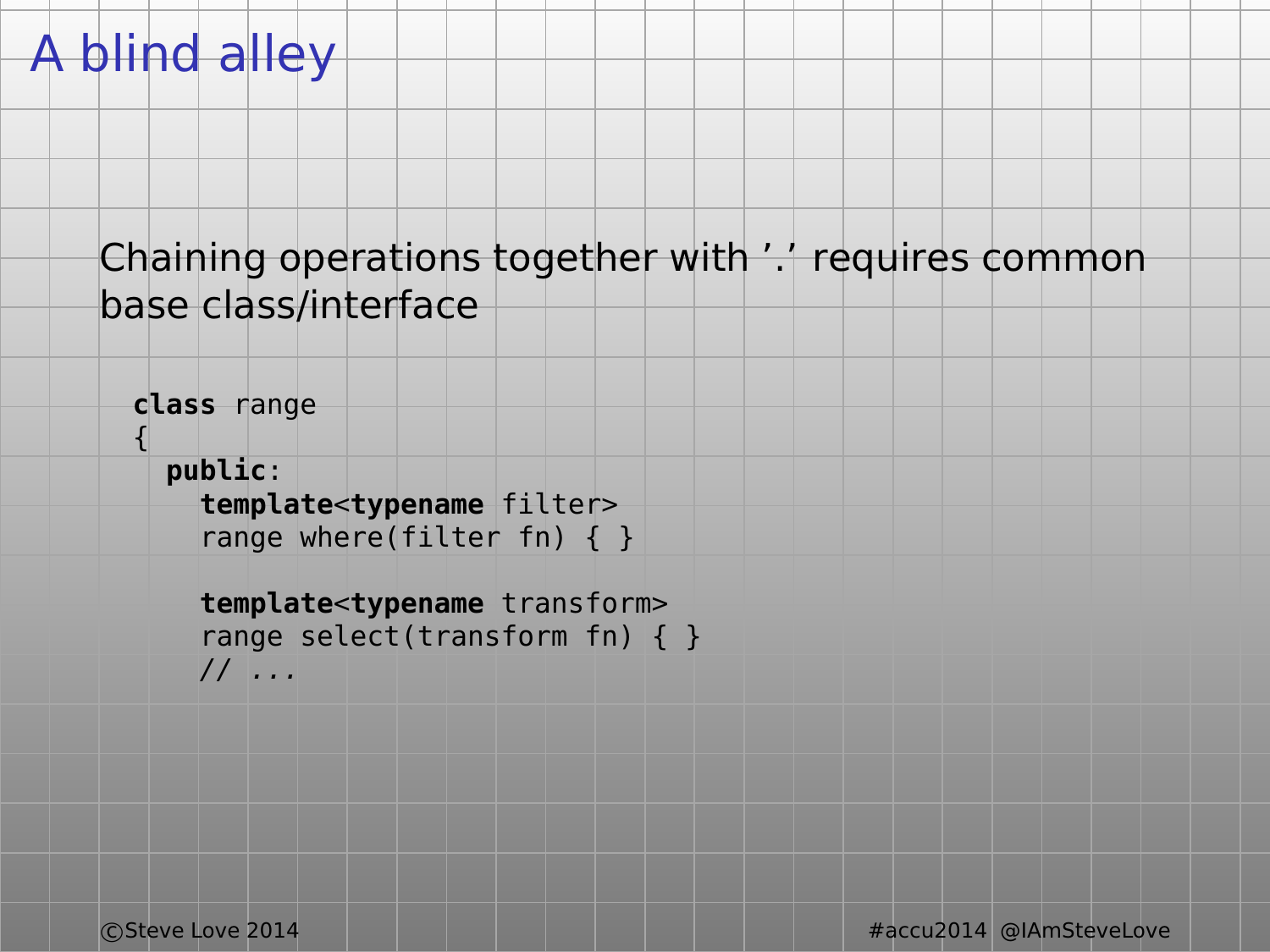## A small blink of light

#### ...or extension methods

 $\text{auto } r = \text{from}(s) < \text{where}( \dots ) < \text{select}( \dots )$ ;

...tempting!

c Steve Love 2014 **Accu2014 Accu2014 #accu2014** @IAmSteveLove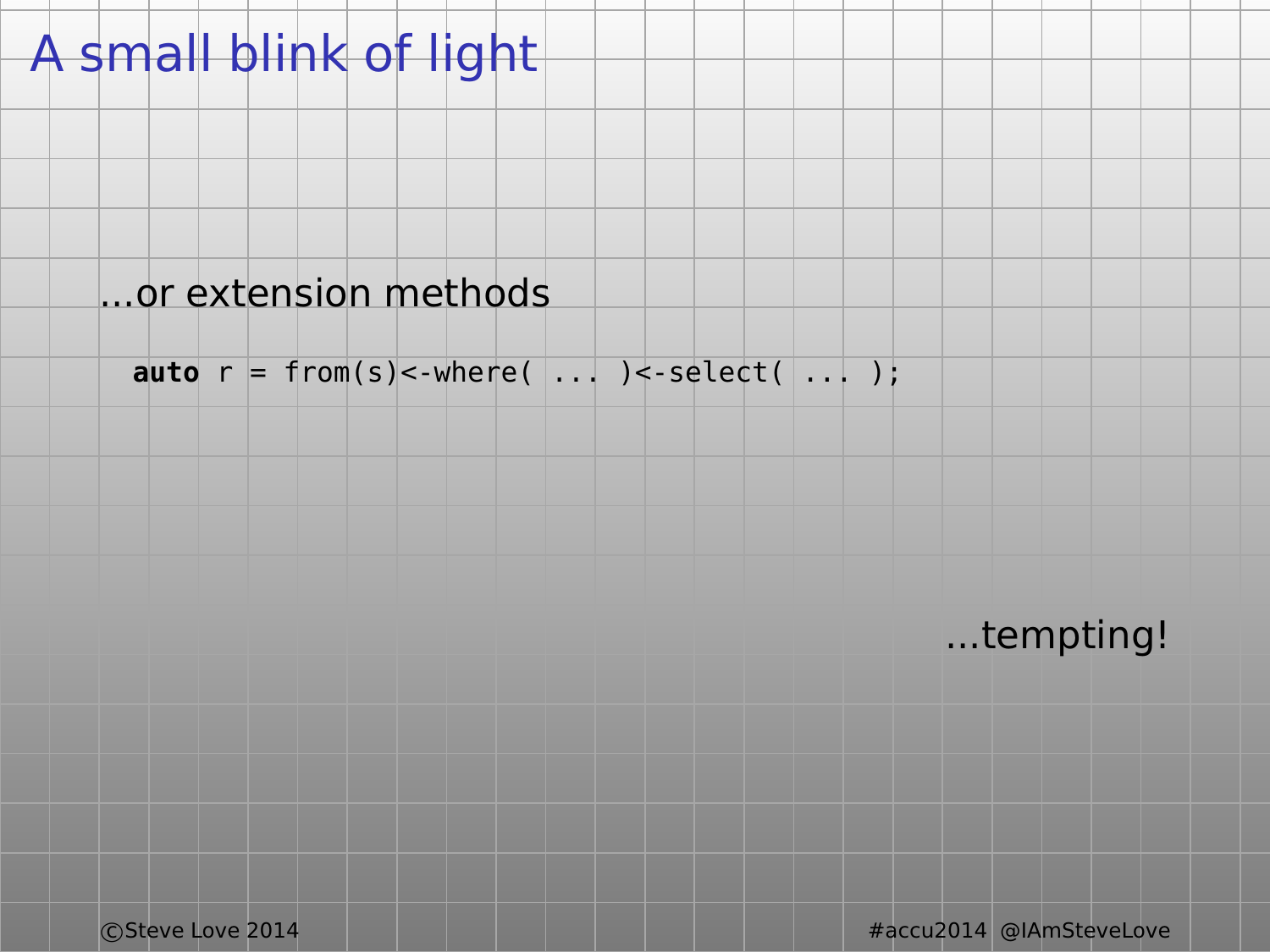## Yay! Templates!

```
We can now infer from
```

```
template<typename container_type>
auto from(const container_type & ctr) ->
  iterable_range<typename container_type::const_iterator>
{
```

```
return iterable_range<typename container_type::const_iterator>
  { std::begin(ctr), std::end(ctr) };
```
It'll get worse before it gets better. I promise

}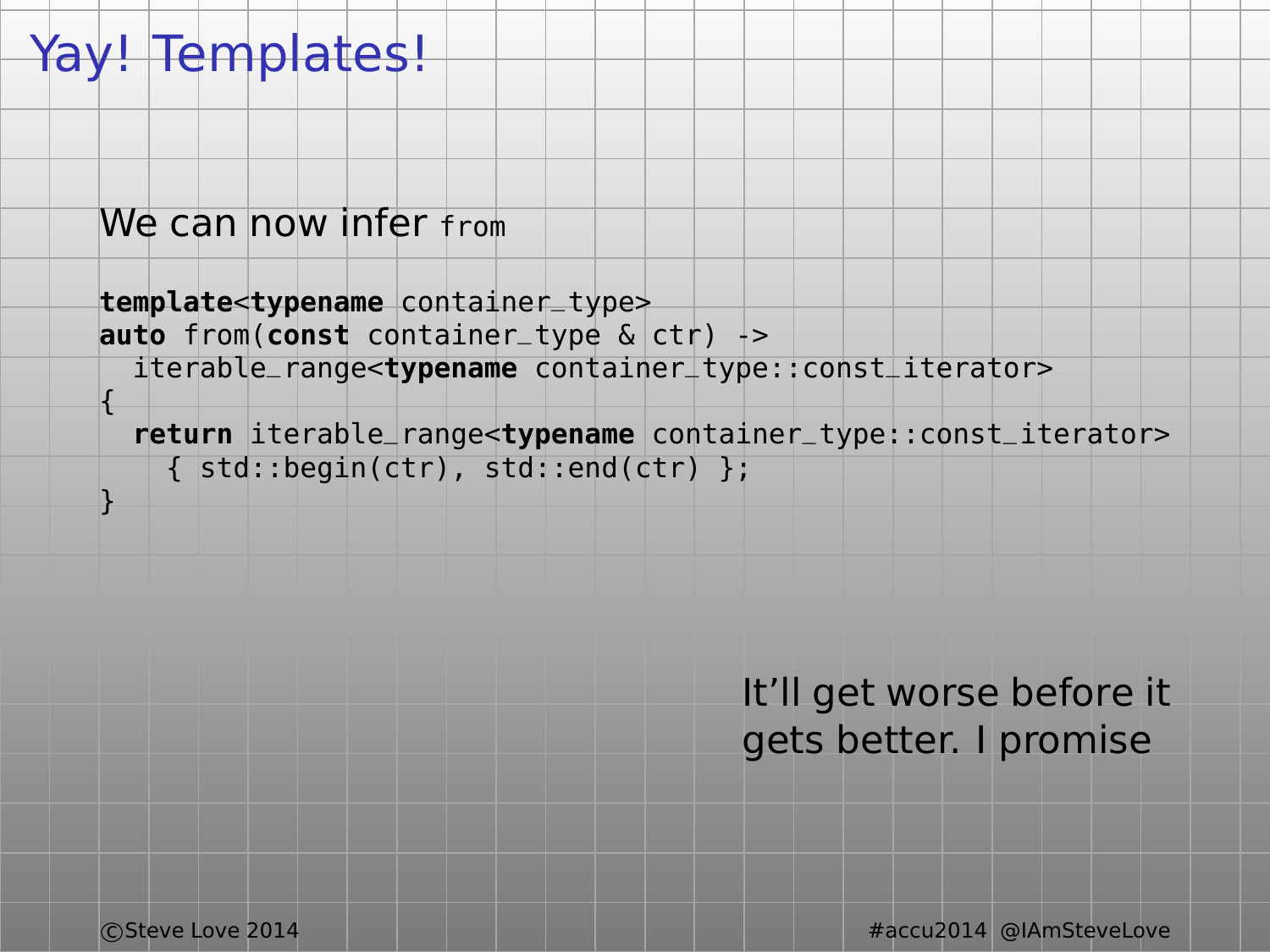## Using is everything

- **Range operations are backed by an implementing** range type
- **Each range operation operates on some other** range type
- Every range type conforms to the basic Iterator interface
- **Each range operation returns a range of its own** type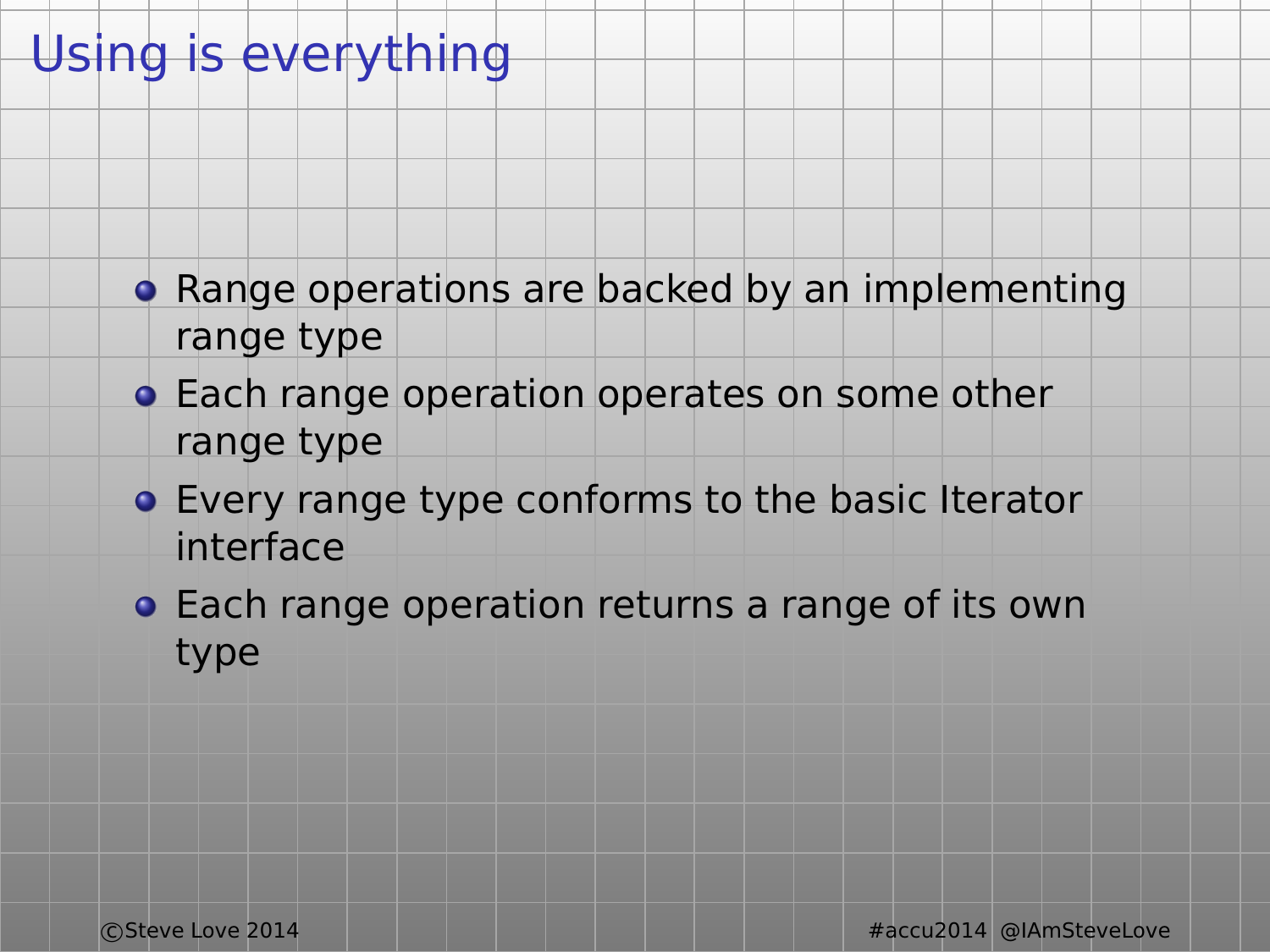## Where's the simple example?

```
template<typename range_t, typename unary_predicate>
class where_range
```

```
private:
 mutable range_t r;
  unary_predicate fn;
 void find_next() const
  {
```

```
while(r && !fn(*r)) ++r;
```
}

```
public:
```

```
auto operator*() const -> decltype(*r);
explicit operator bool() const;
auto operator++() -> where_range &;
auto operator++(int) -> where_range;
```
};

{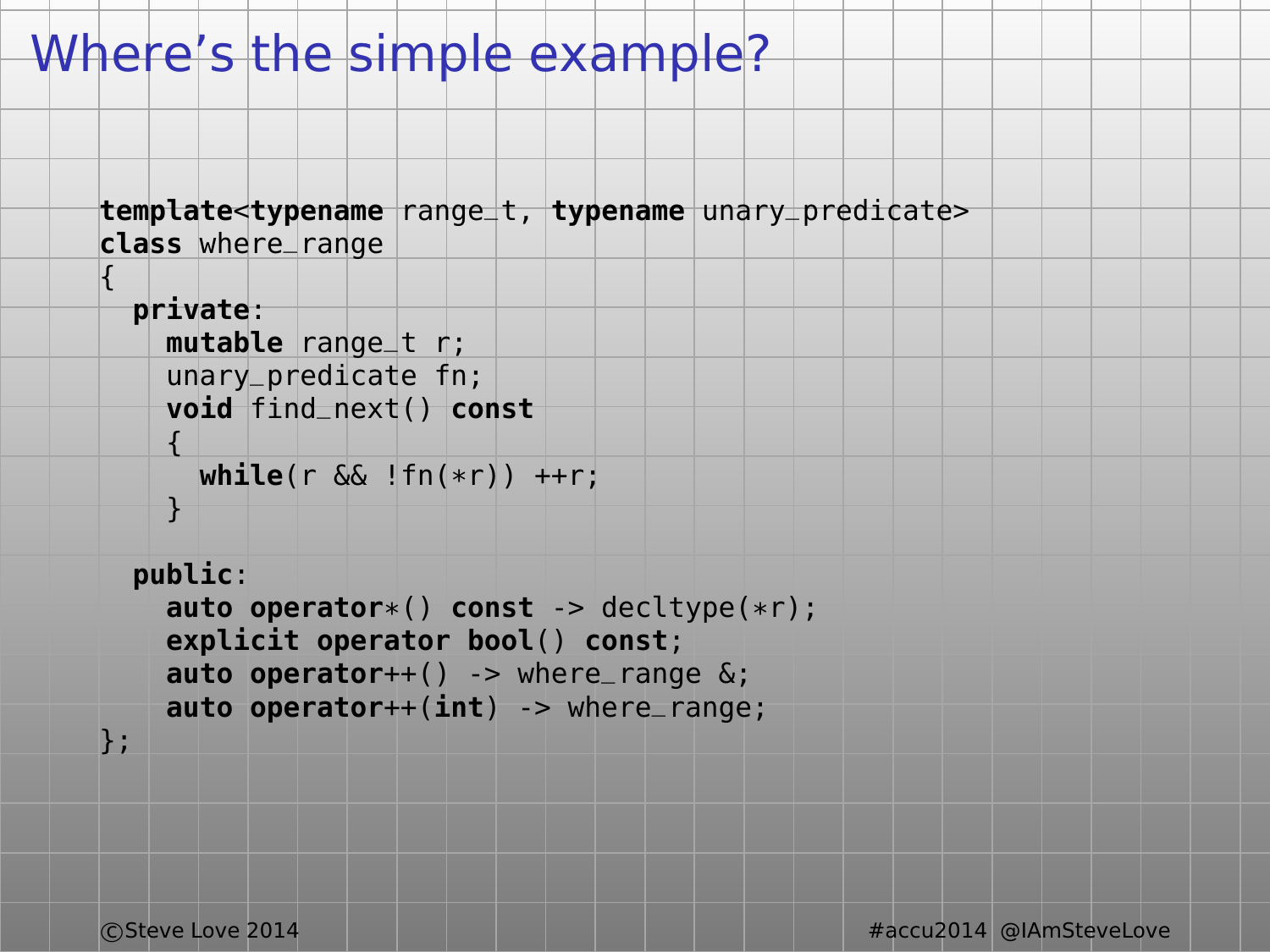## Not much of a leap

```
Transformations (or select) are even simpler
```

```
template<typename range_t, typename transformation>
class select_range
```

```
private:
    mutable range_t r;
    transformation fn;
  public:
    auto operator*() const -> decltype(fn(*r))
    {
      return fn(*r);
    }
    explicit operator bool() const;
    auto operator++() -> select_range &;
    auto operator++(int) -> select_range;
};
```
{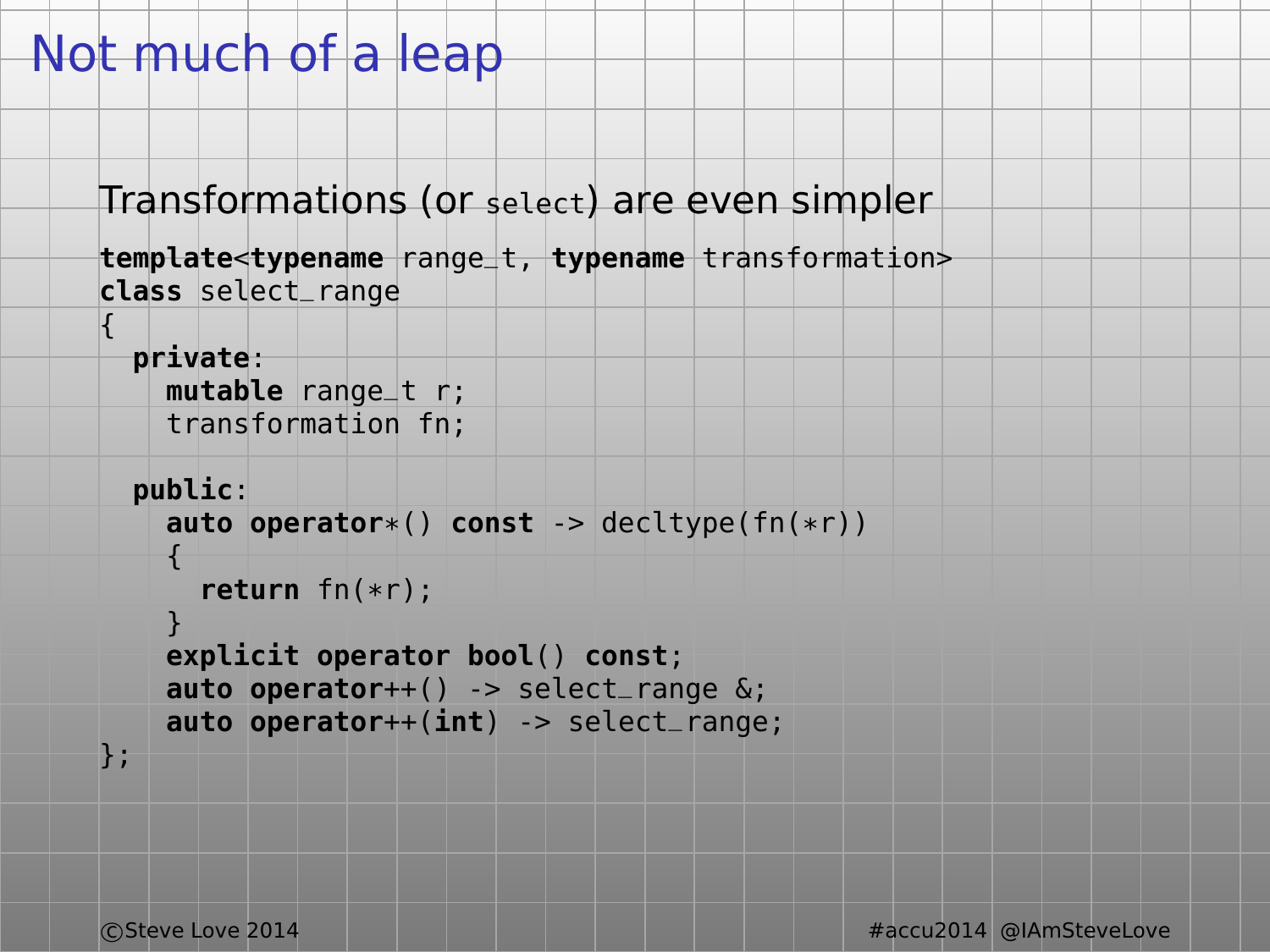## What do we want?

{

}

{

```
template<typename range_t, typename filter>
auto where(range_t r, filter fn) -> where_range<range_t, filter>
```

```
return where_range<range_t, filter>{r, fn};
```

```
template<typename range_t, typename xform>
auto select(range_t r, xform fn) -> select_range<range_t, xform>
```

```
return select_range<range_t, xform>{r, fn};
```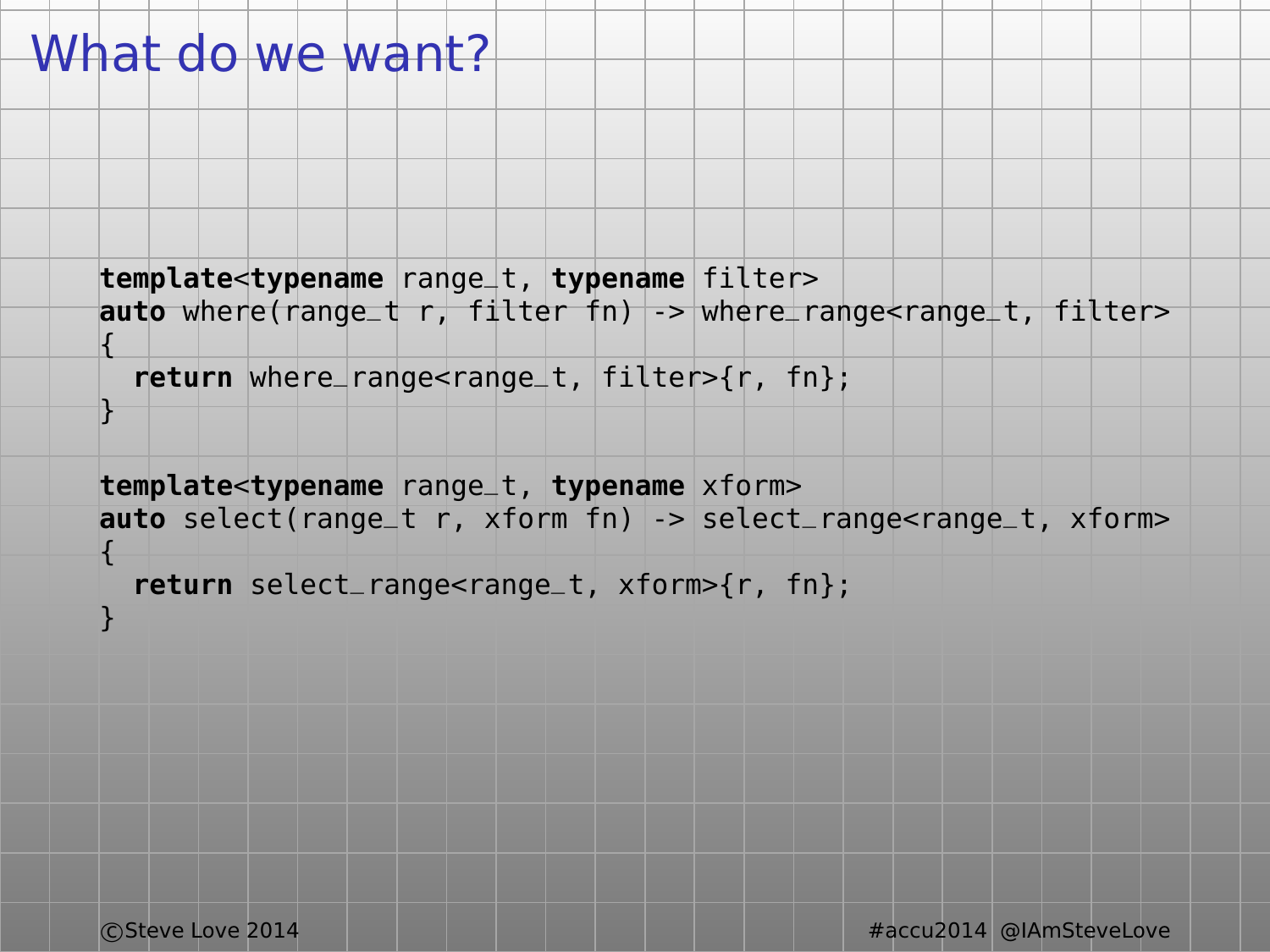## So far, so...what?

#### That's fine for a "composing" interface...but we already discounted that

```
auto r = select(
 where(from(s),[](double v) {return v > 0.0;}),
    [](double v) {return v * 0.175;});
```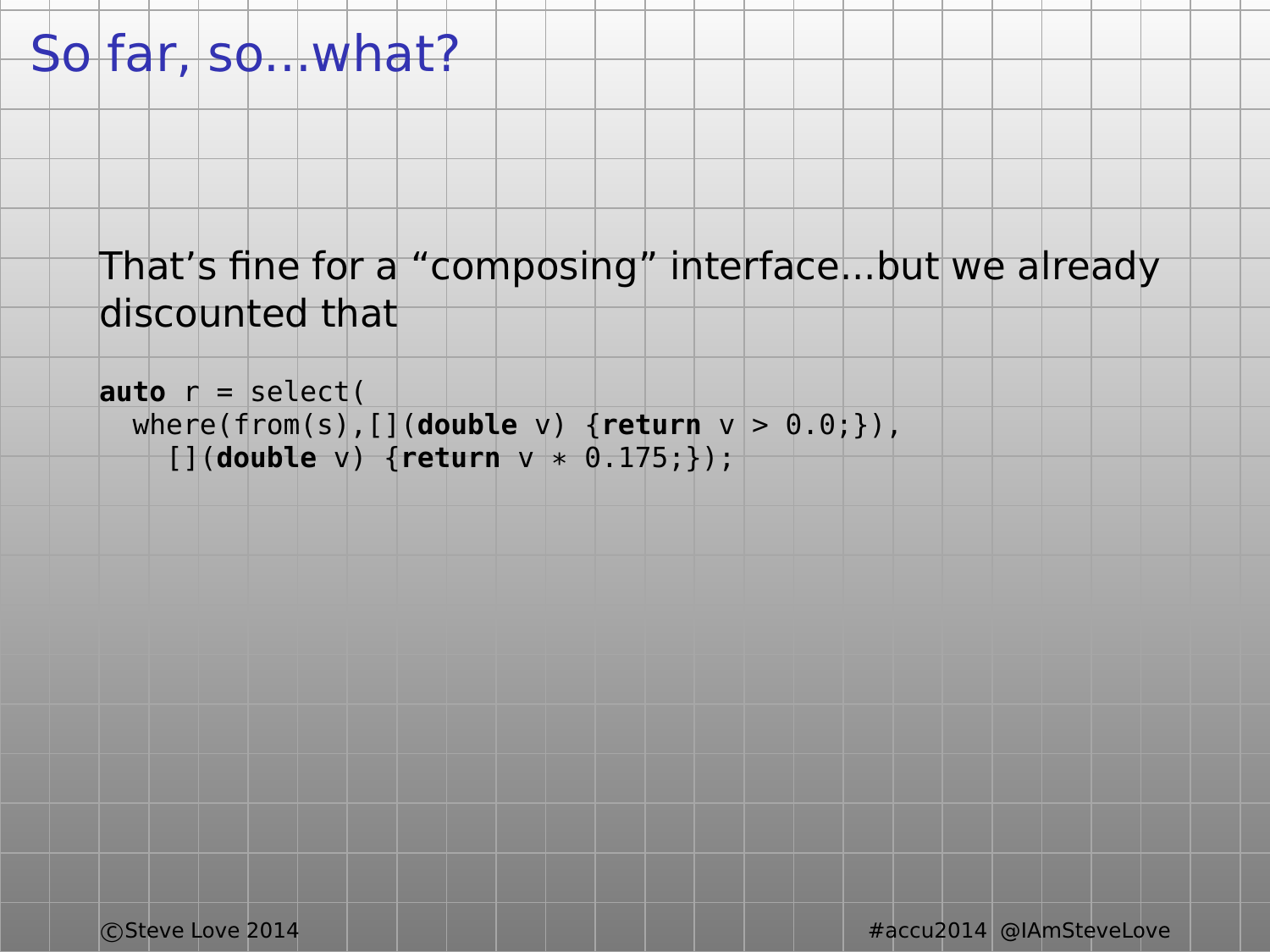## So far, so...what?

#### That's fine for a "composing" interface...but we already discounted that

```
auto r = select(
 where(from(s),[](double v) {return v > 0.0;}),
    [](double v) {return v * 0.175;});
```

```
Is this better?
```

```
\text{auto } r = \text{from}(s)where([](double v) { return v > 0.0; })| select([](double v) { return v * 0.175;});
```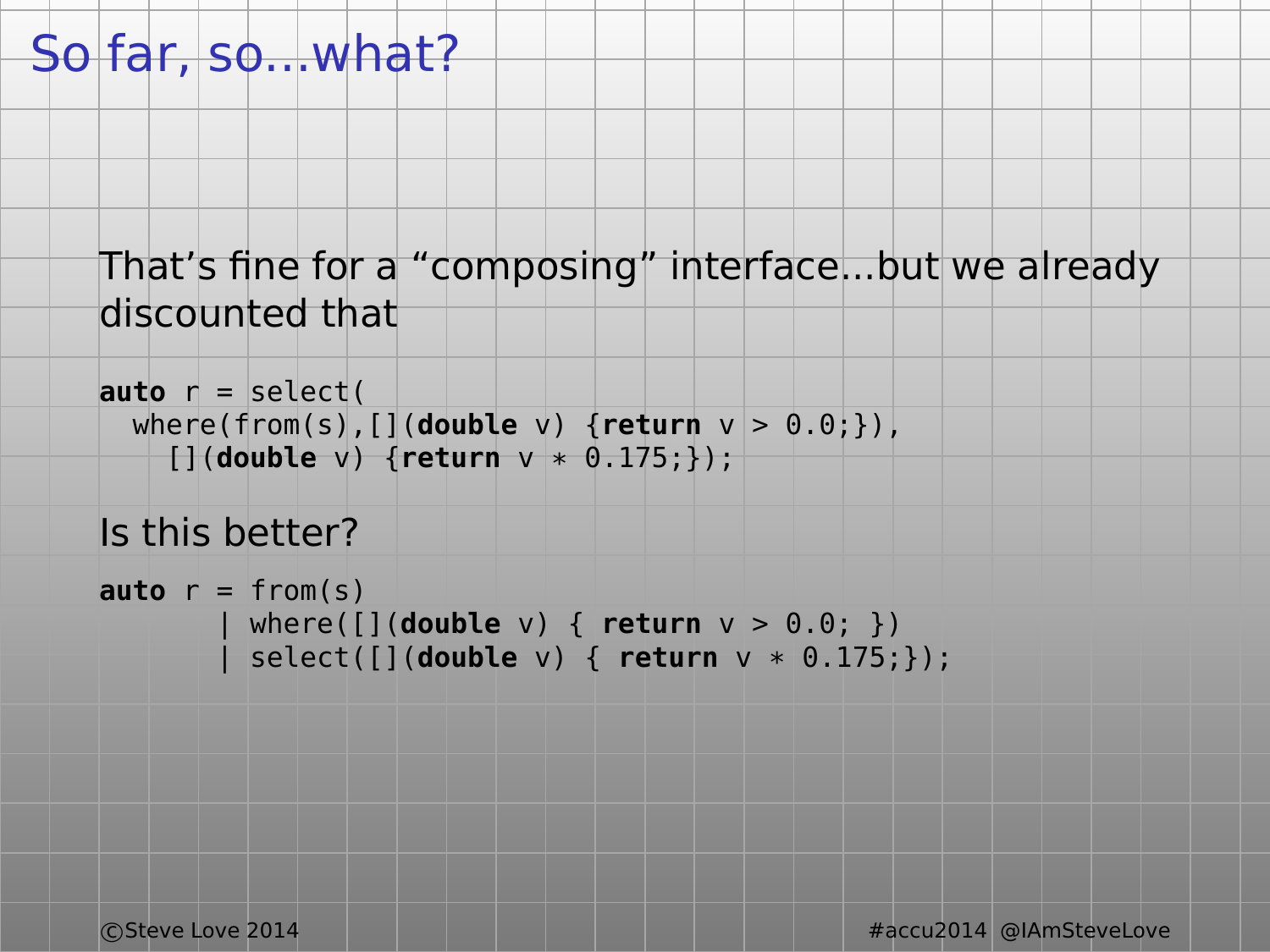## But how?

```
So - where is a simple function.
```

```
But where_range requires a range on which to operate.
```

```
\mathbf{auto} \mathbf{r} = \mathbf{from(s)}| where([](double v) { return v > 0.0; })
```
## Only **operator**| knows about the range types on both sides of the expression

but not the predicate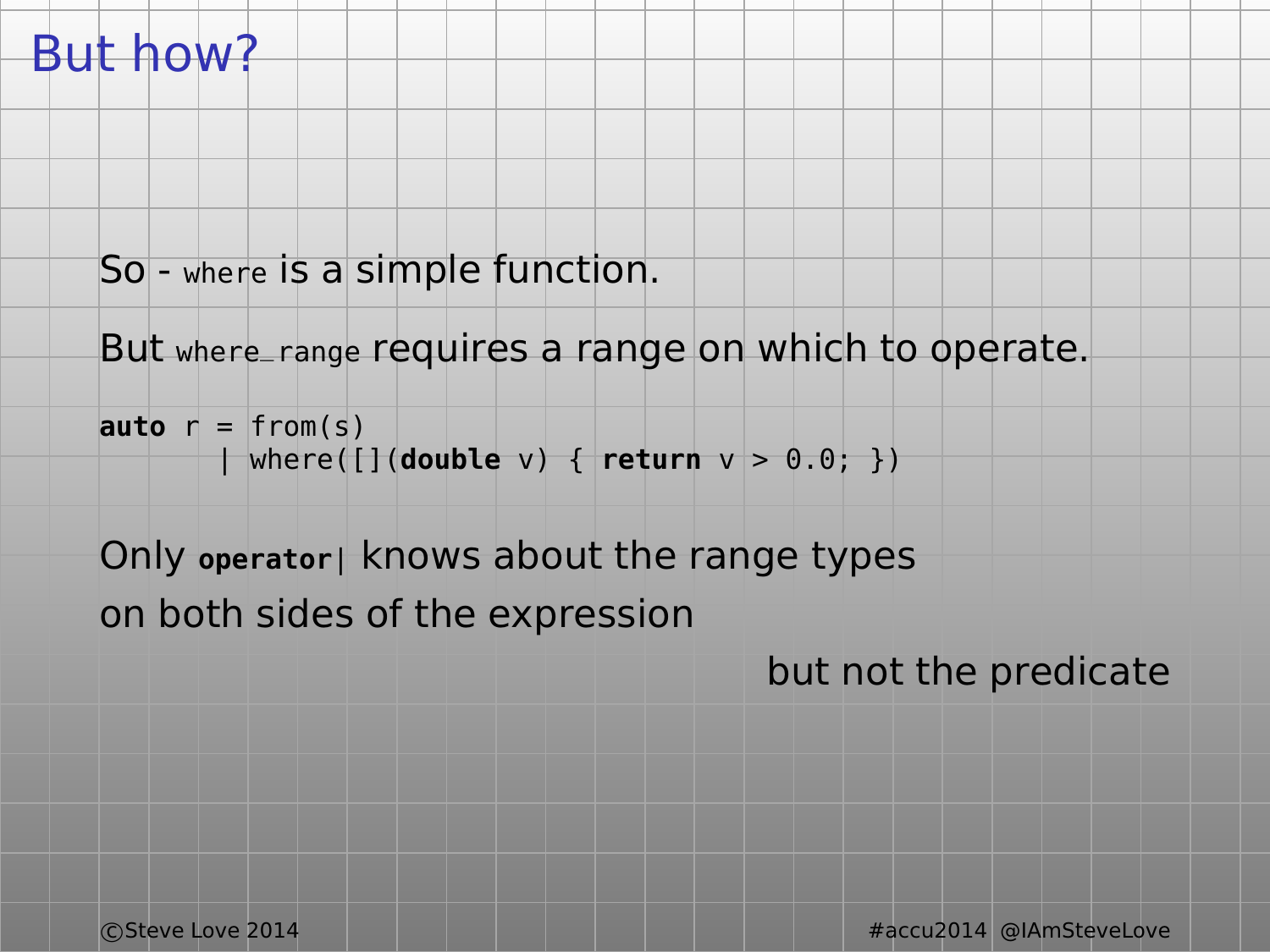## **Constraints**

#### The where function knows what type of range, but doesn't have enough info to make one

#### Time for...yep: more templates!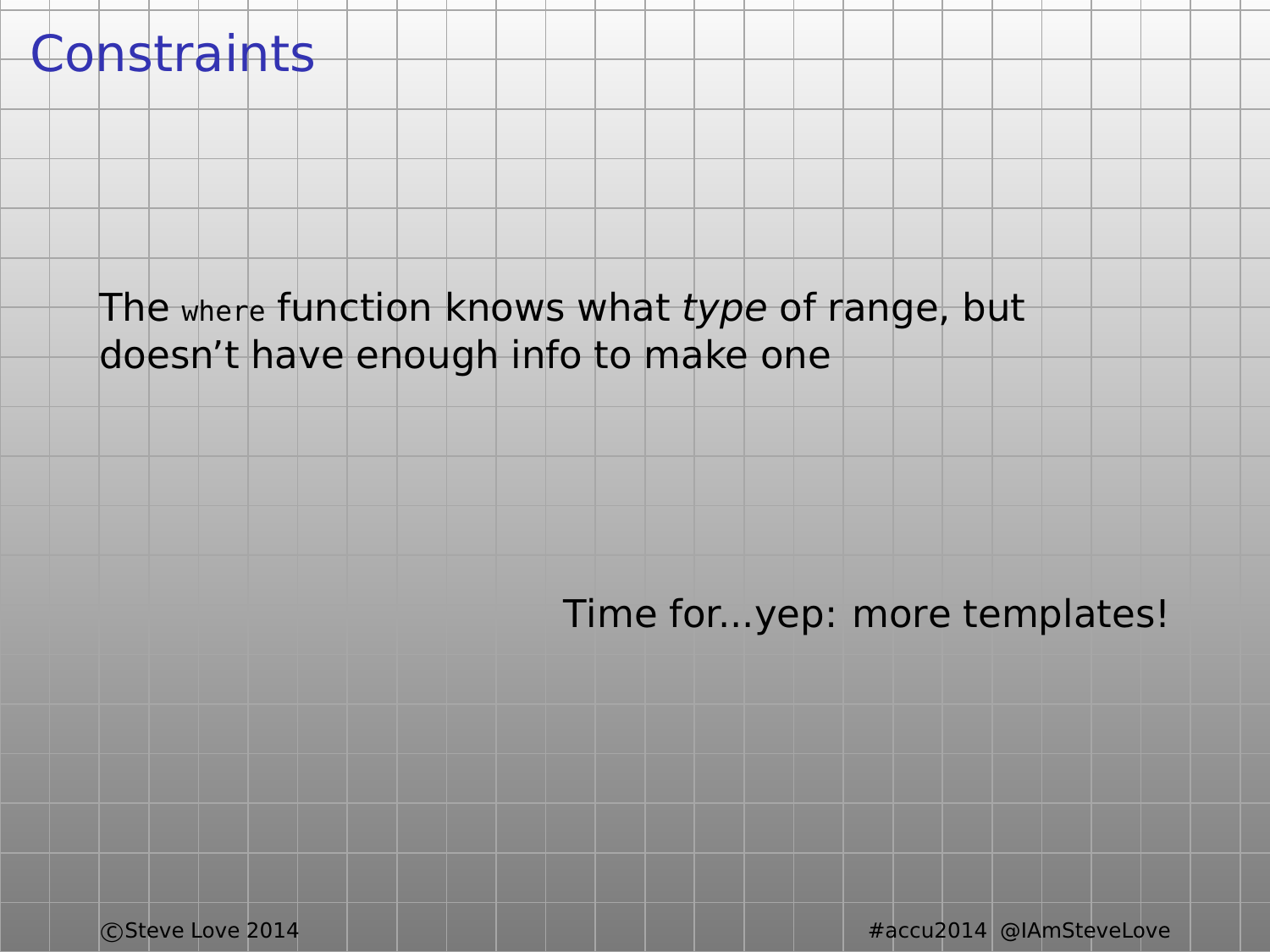## Manufacturing magic

```
template<template<class,class> class range_t, typename expr>
class range_factory
```
#### **public**:

{

```
range_factory(expr action) : action{ action } { }
```

```
template<typename range_of>
auto operator()(range_of r) const -> range_t<range_of, expr>
{
```

```
return range_t<range_of, expr>{ r, action };
```
#### **private**:

```
expr action;
```

```
};
```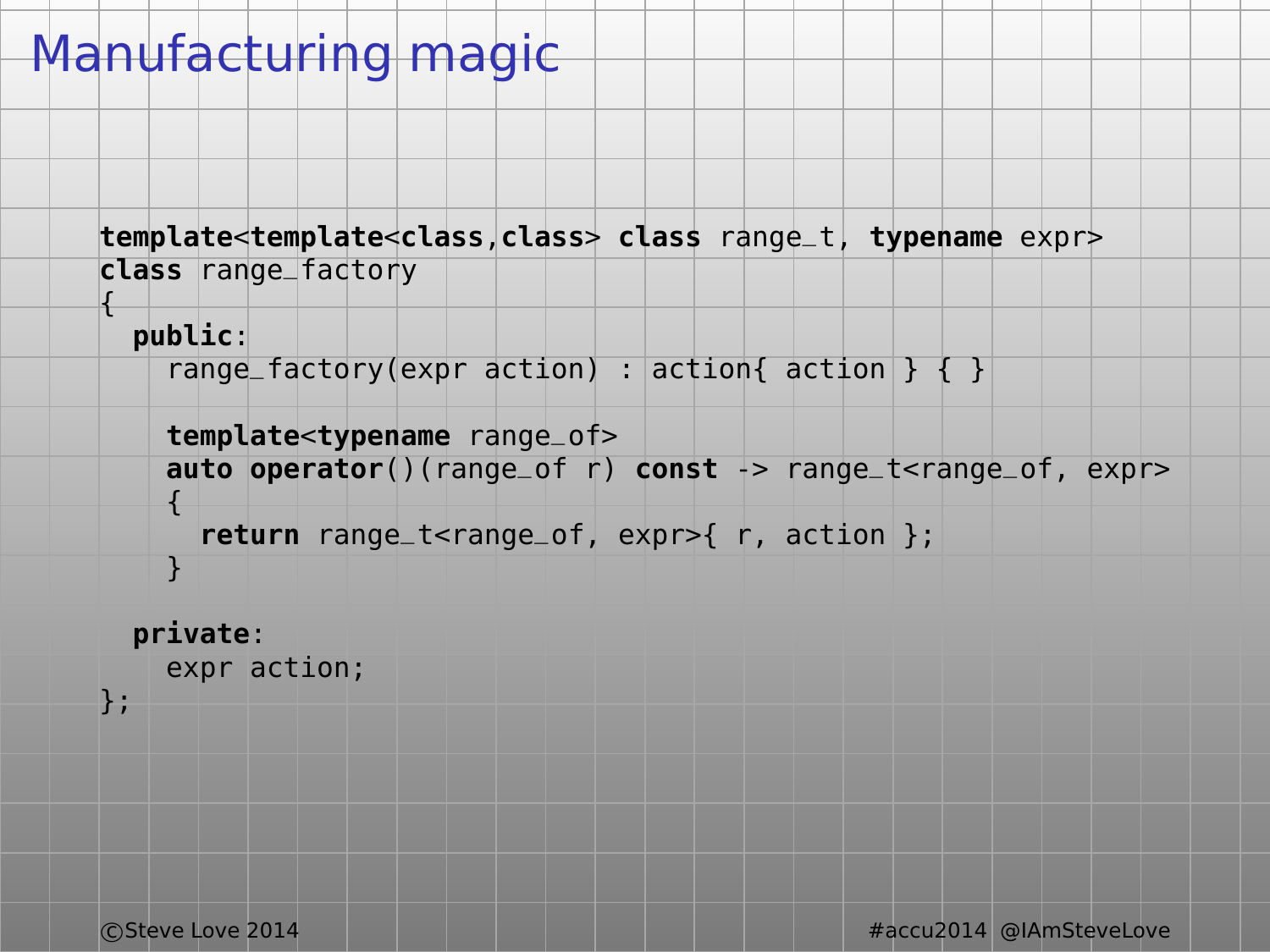#### New-where

```
template<typename filter>
auto where(filter fn) -> range_factory<where_range, filter>
{
  return range_factory<where_range, filter>{ fn };
}
```

```
template<typename range_t, typename factory_t>
auto operator|(range_t r, factory_t f) -> decltype(f(r))
```

```
{
  return f(r);
```
}

Templates are very powerful...and as promised, it's already got worse!....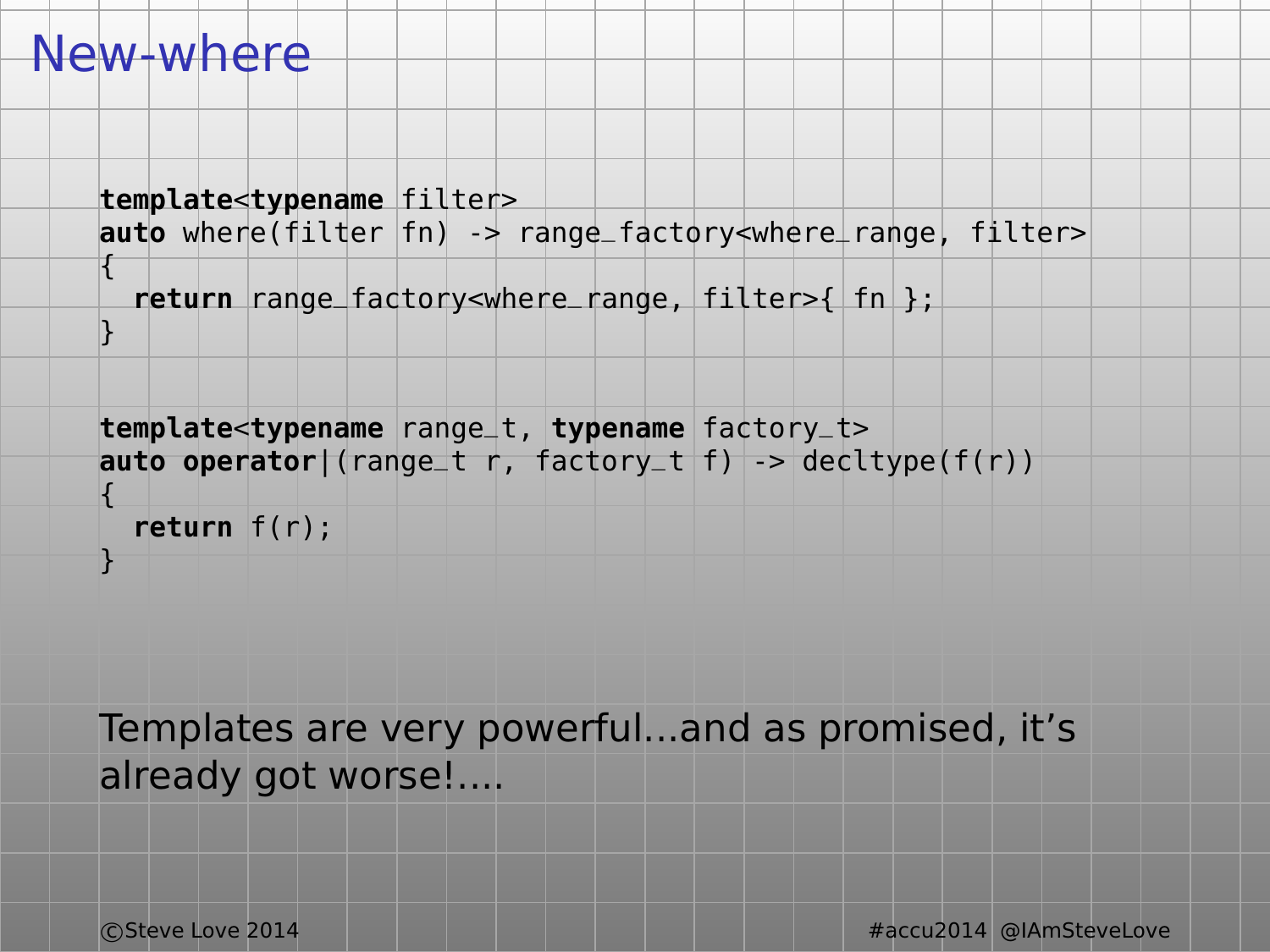### Before we go on

It doesn't take long to get to this:

```
template<template<typename...> class range_type,
 typename next_type,
 typename... others>
class range_N_factory<range_type, next_type, others...>
  : public range_N_factory<range_type, others...>
{
```
Nasty, eh? Does it matter?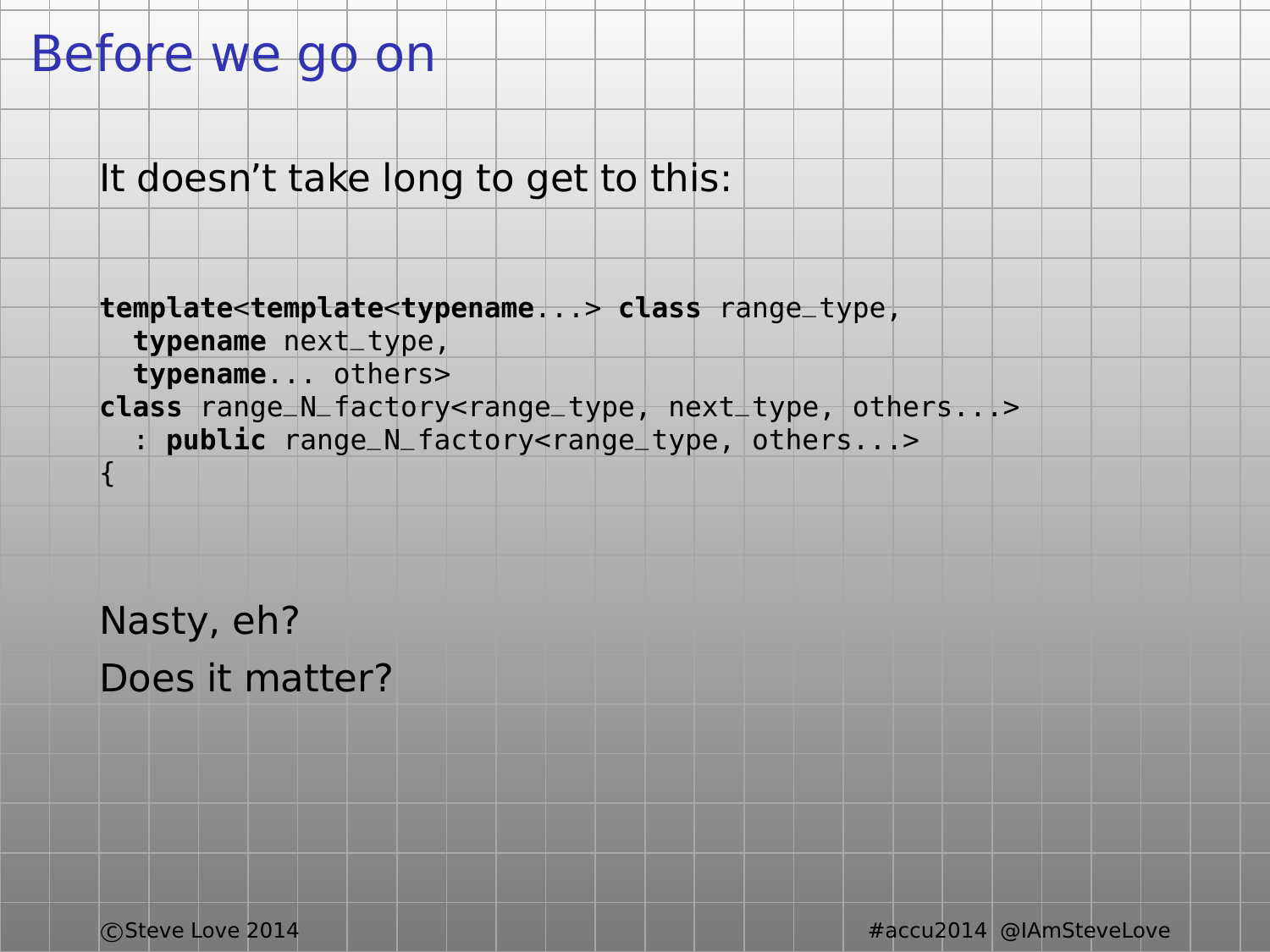## Before we go on

It doesn't take long to get to this:

```
template<template<typename...> class range_type,
 typename next_type,
 typename... others>
class range_N_factory<range_type, next_type, others...>
  : public range_N_factory<range_type, others...>
{
```
Nasty, eh? Does it matter?

Only if you ever see it!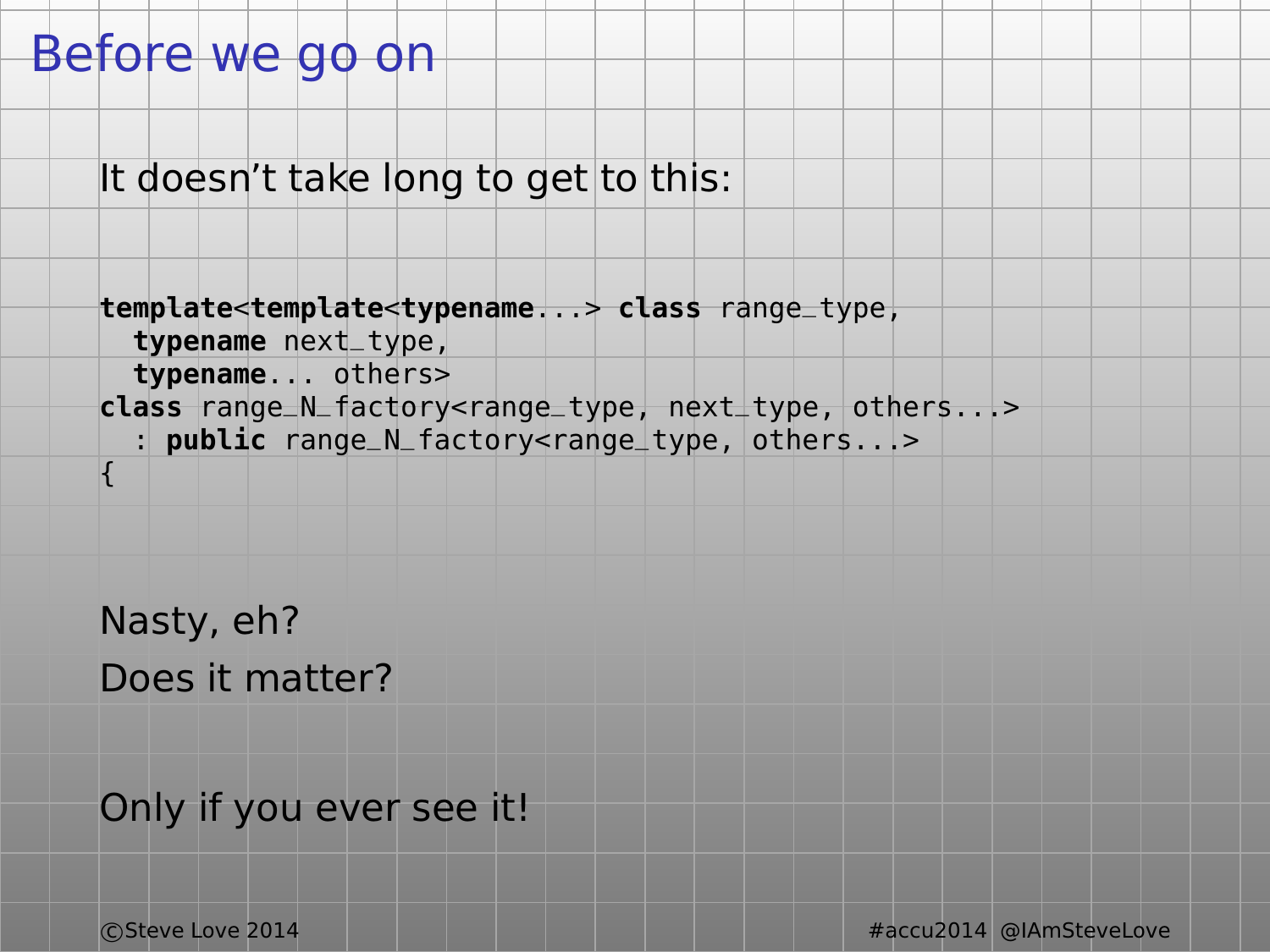## The lengths we go to

#### Fact

You can hide as much template nastiness as you like behind a simple API

### **Corollary**

You should hide as much as you can!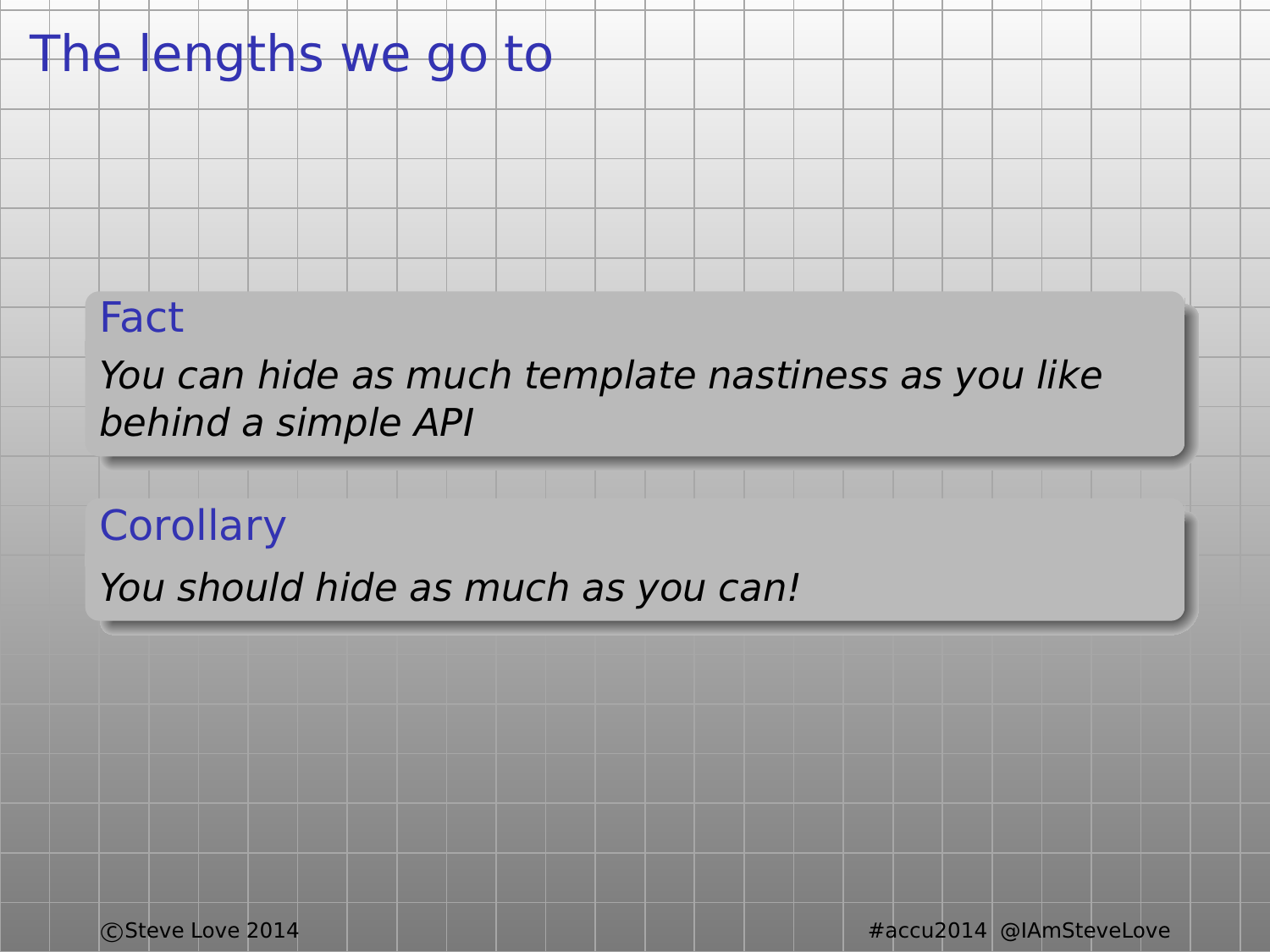## **Interoperability**

```
auto r = from( \ldots )
        | where( ... )
        | select( | \dots |;
```
### Support for range-based loops:

```
for(auto i : r)
{
 // interesting things with i
}
```
#### Creating a vector is trivial:

```
auto v = std::vector(begin(r), end(r));
```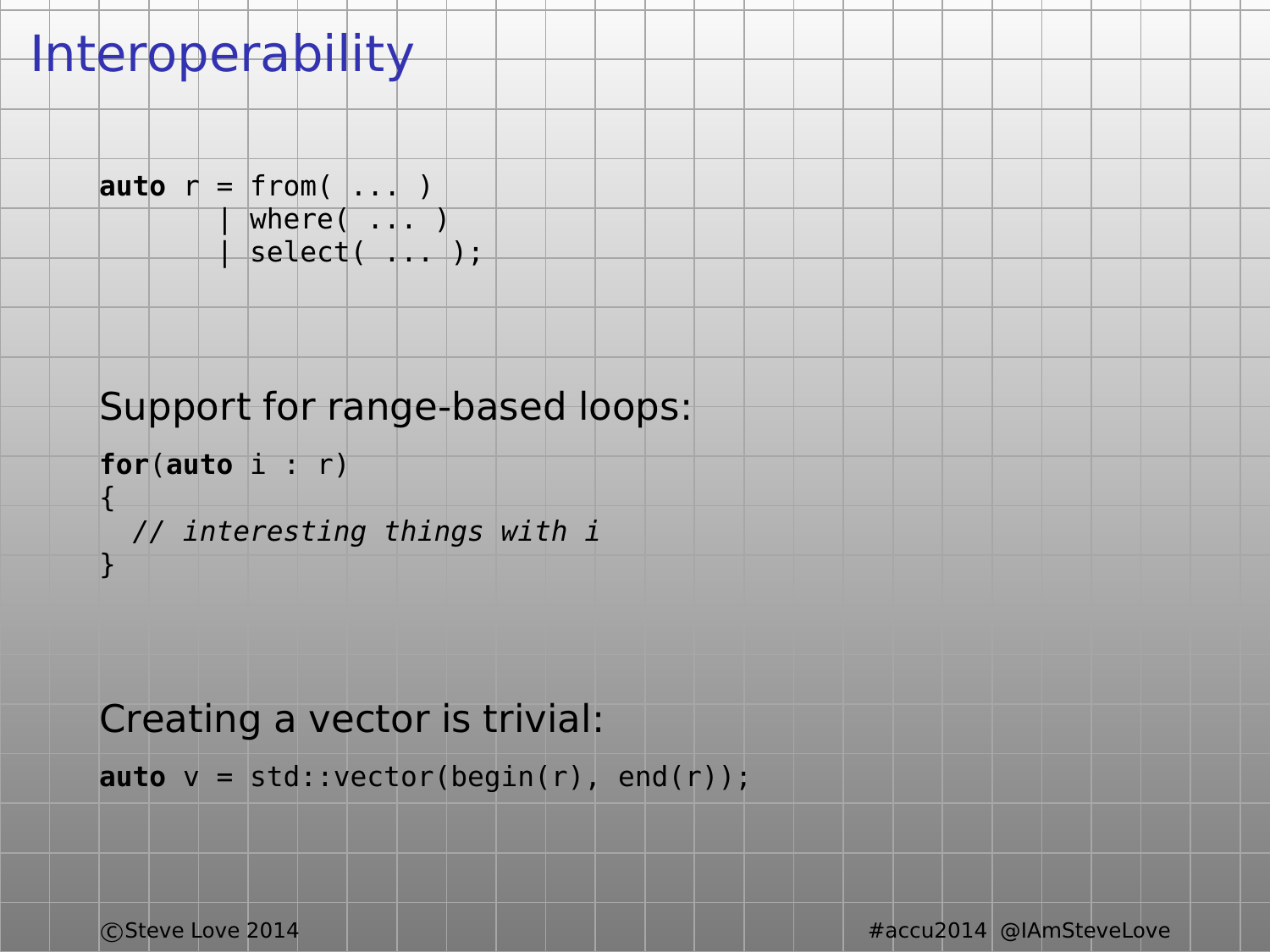## But that wasn't enough

**auto**  $v = r$  | to< std::vector >();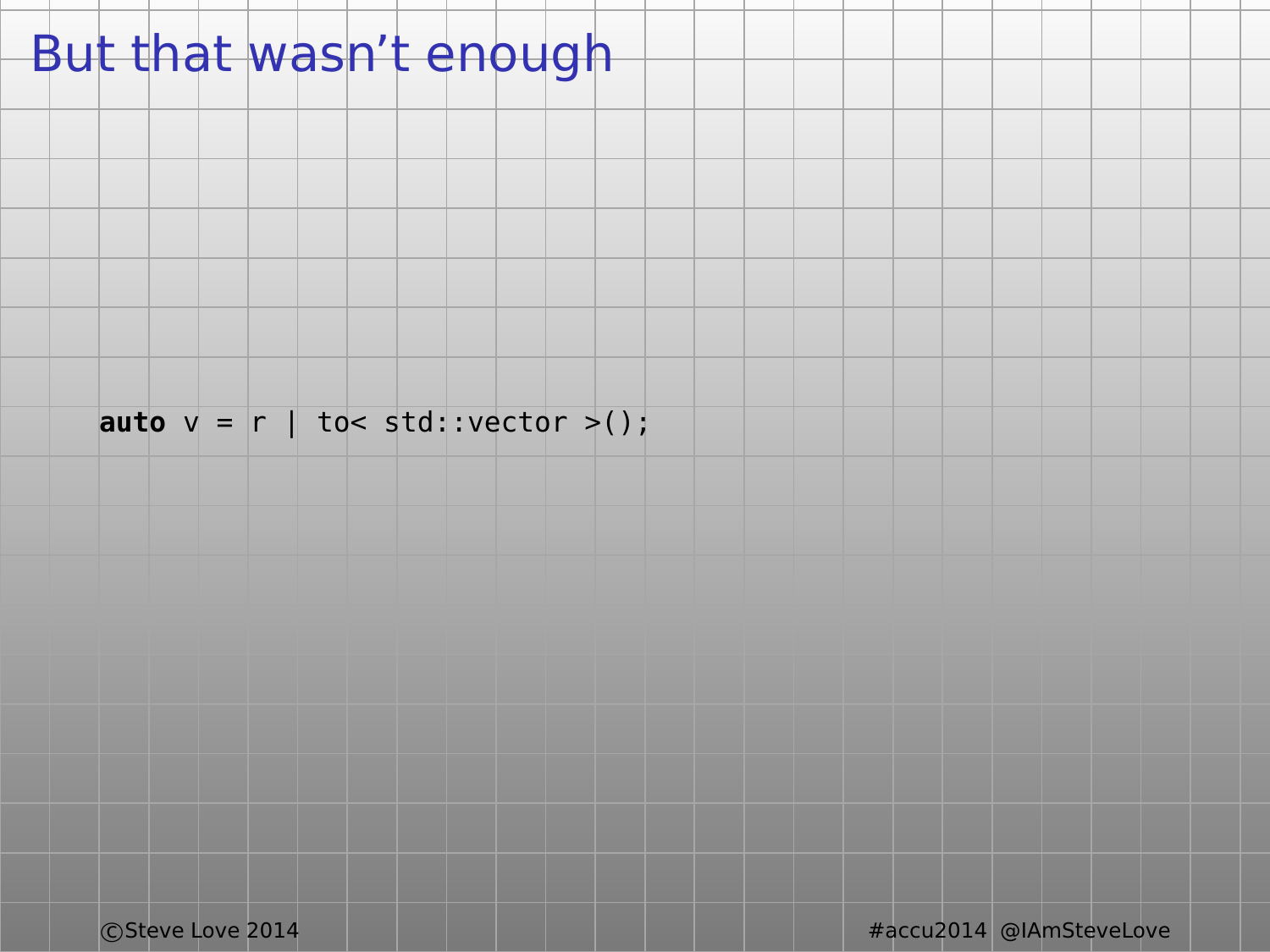## The range...relegated

## The range

It's there, but never actually seen - a mere implementation detail!

- **I**terator style
- **Range style**
- **•** Functional style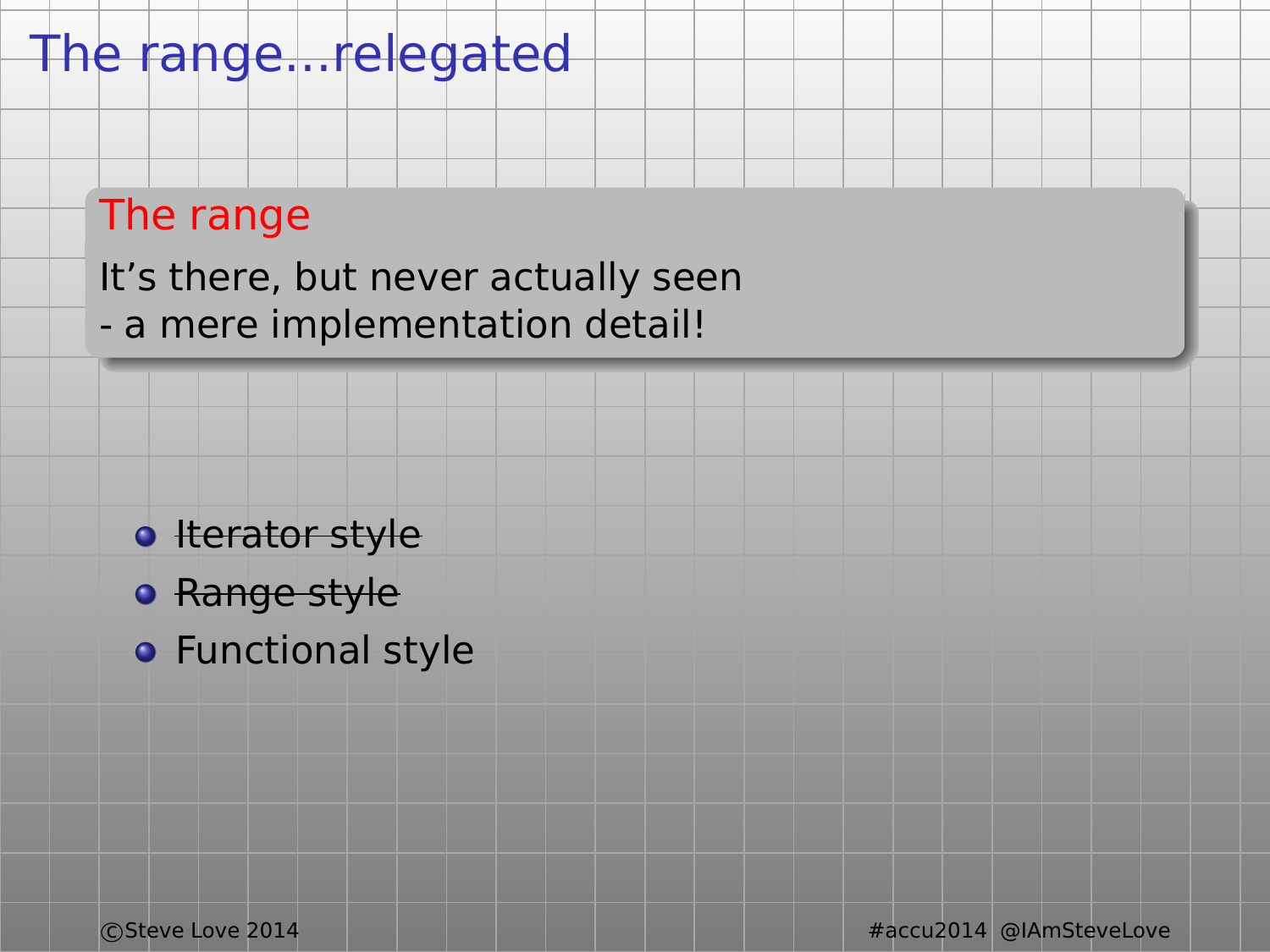### It's a start

No yield equivalent, no extension methods

would make extending and customising much easier

c Steve Love 2014 **Accu2014 Accu2014 #accu2014** @IAmSteveLove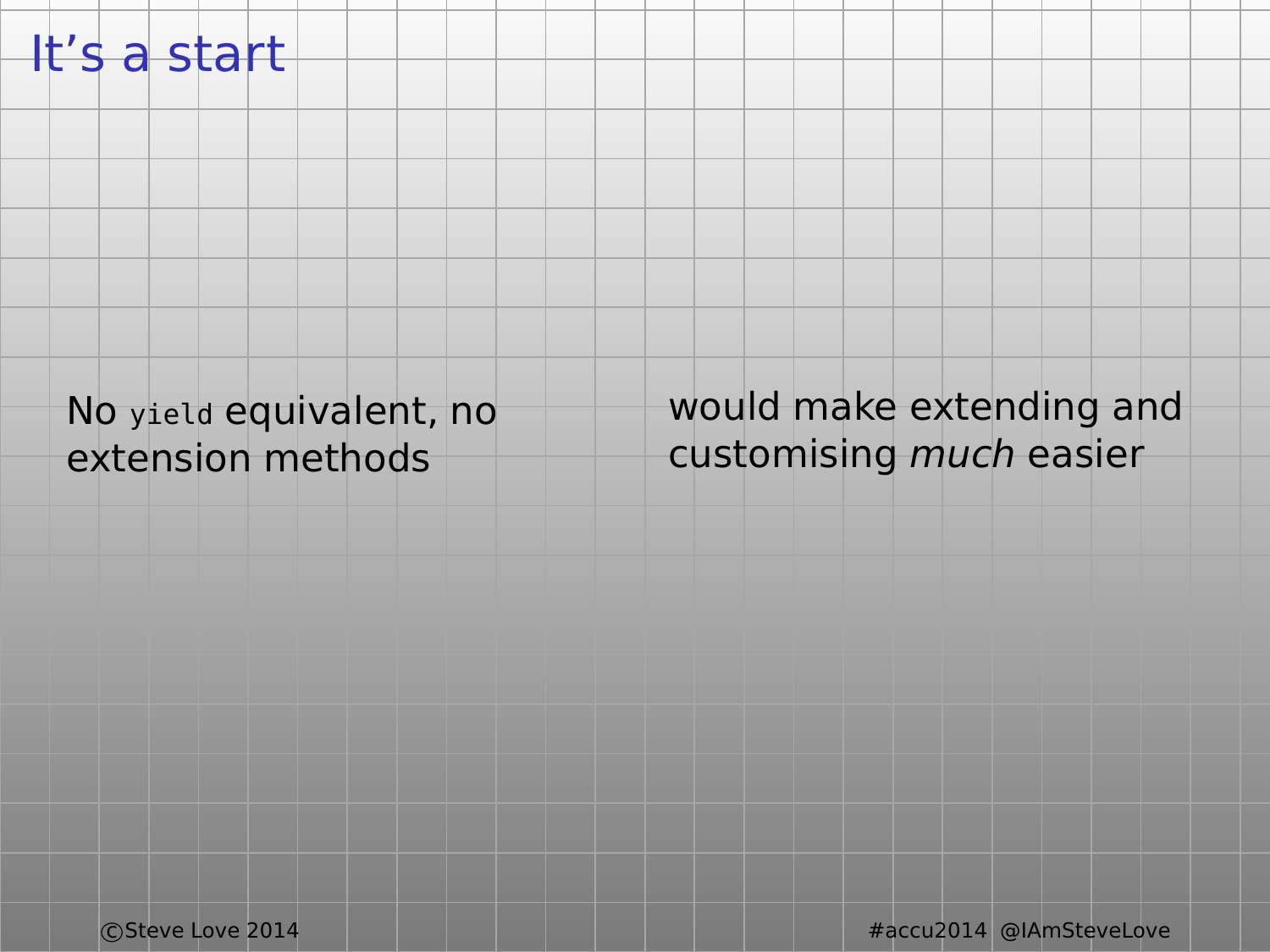## Why do we need another range library?

We don't.

#### We need a better API for using them.

- **O** Simpler
- 2 More expressive
- **3** Higher abstraction

Which is why **narl** is Not Another Range Library https://github.com/essennell/narl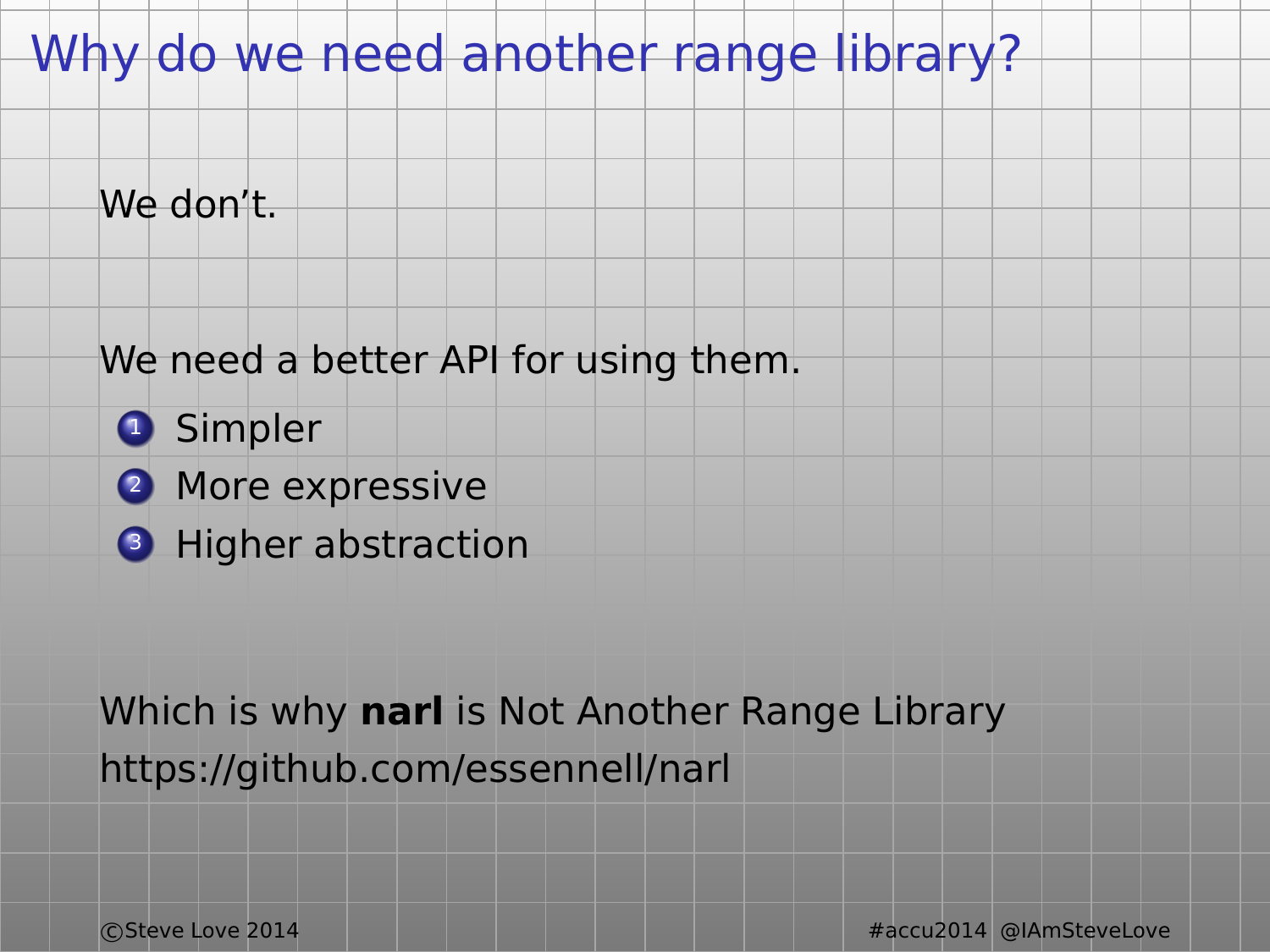## A selection of examples

#### Here are a few parallels between the iterator style and the narl style

#### ...to the tune of The Noveltones - Left Bank Two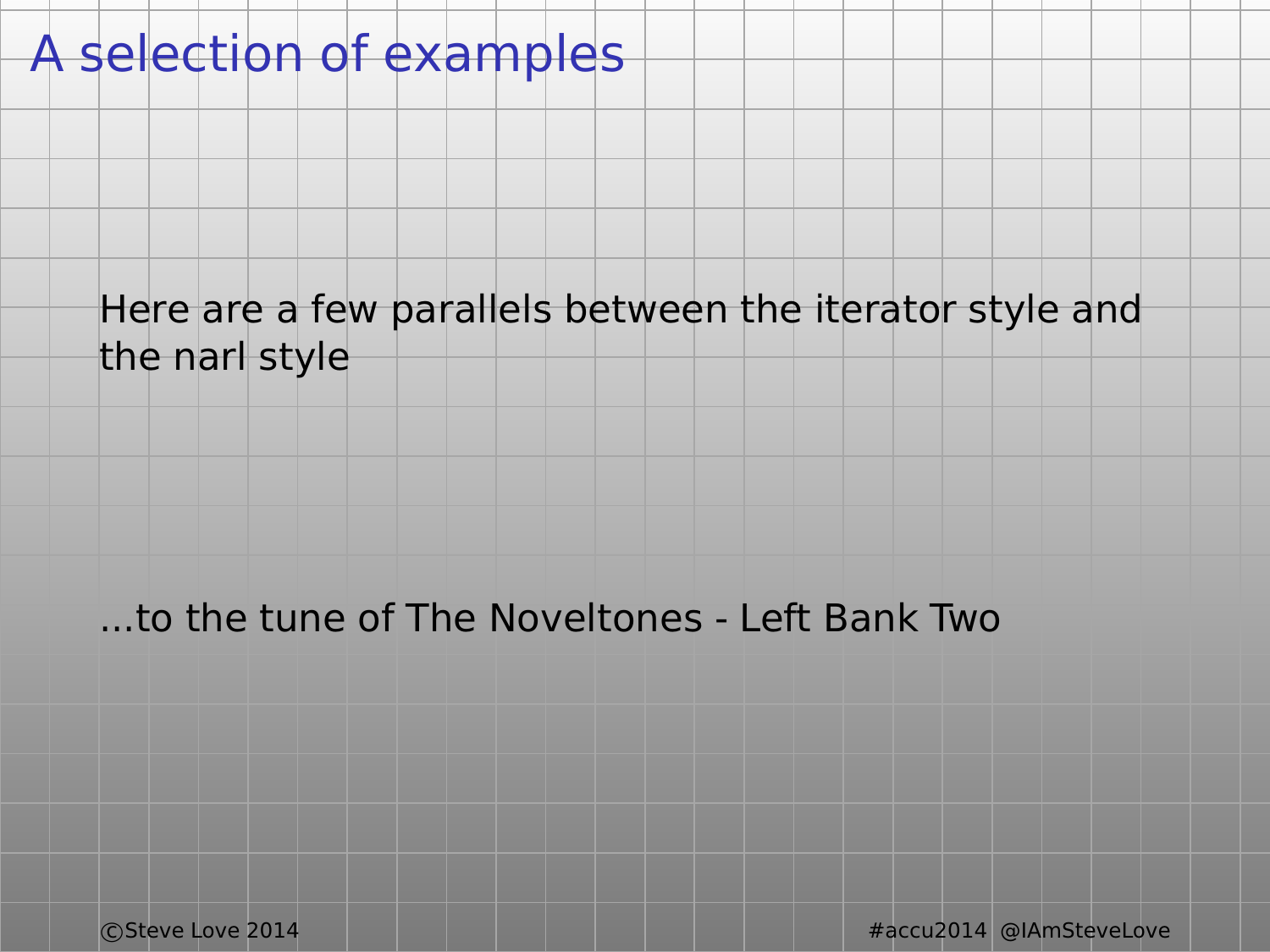## all\_of

{

```
TEST_CASE( "all_of", "[narl][stl][all_of]" )
```

```
std::vector< \text{int} > \text{data} \{2, 4, 6\}:
```

```
auto stl_result = std::all_of( std::begin( data ), std::end(
    data ),
  []( int i ) { return i % 2 == 0; } );
```

```
auto narl_result = from( data )
                 | all( []( int i ) { return i % 2 == 0; } );
```

```
REQUIRE( narl_result == stl_result );
```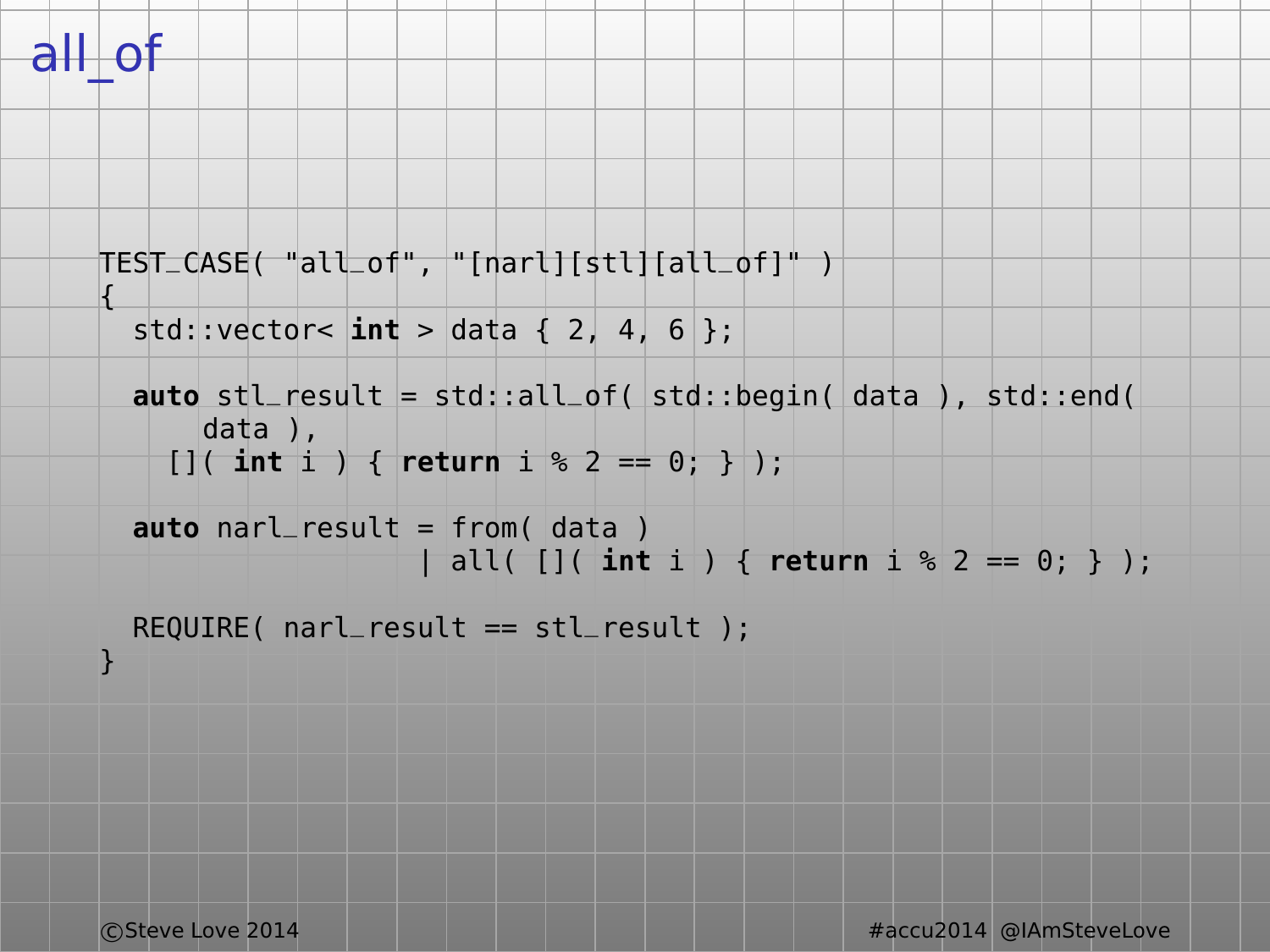## any\_of

{

```
TEST_CASE( "any_of", "[narl][stl][any_of]" )
```

```
std::vector< \text{int} > \text{data} \{2, 4, 6\}:
```

```
auto stl_result = std::any_of( std::begin( data ), std::end(
    data ),
  [ [ ( int i ) \{ return i = 4; \} );
```

```
auto narl_result = from( data )
                 | any( []( int i ) { return i == 4; } );
```

```
REQUIRE( narl_result == stl_result );
```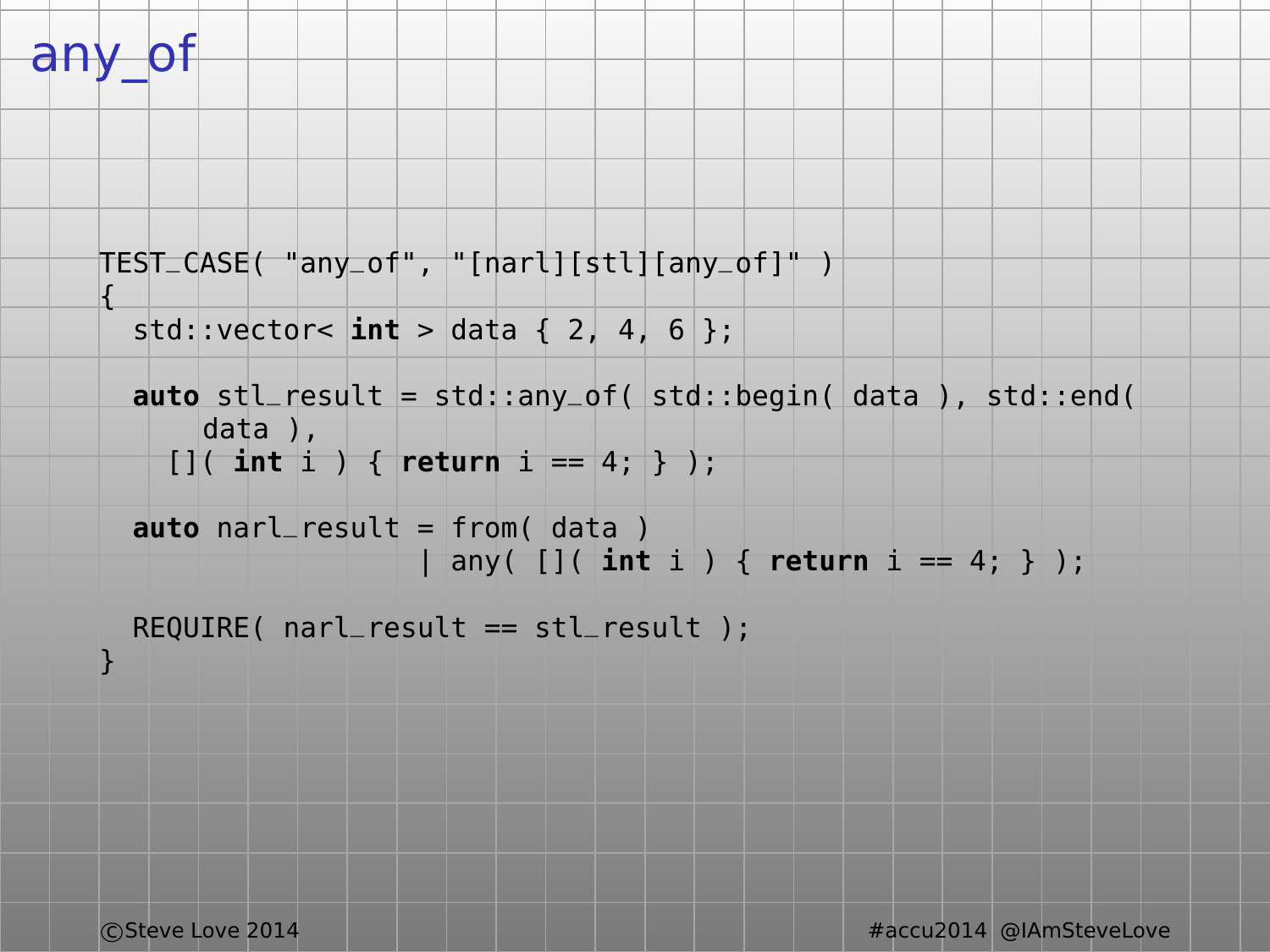## none\_of

{

```
TEST_CASE( "none_of", "[narl][stl][none_of]" )
```

```
std::vector< \text{int} > \text{data} \{2, 4, 6\}:
```

```
auto stl_result = std::none_of( std::begin( data ), std::end(
    data ),
  []( int i ) { return i == 3; } );
```

```
auto narl_result = !( from( data )
                     | any( []( int i ) { return i == 3; } ) );
```

```
REQUIRE( narl_result == stl_result );
```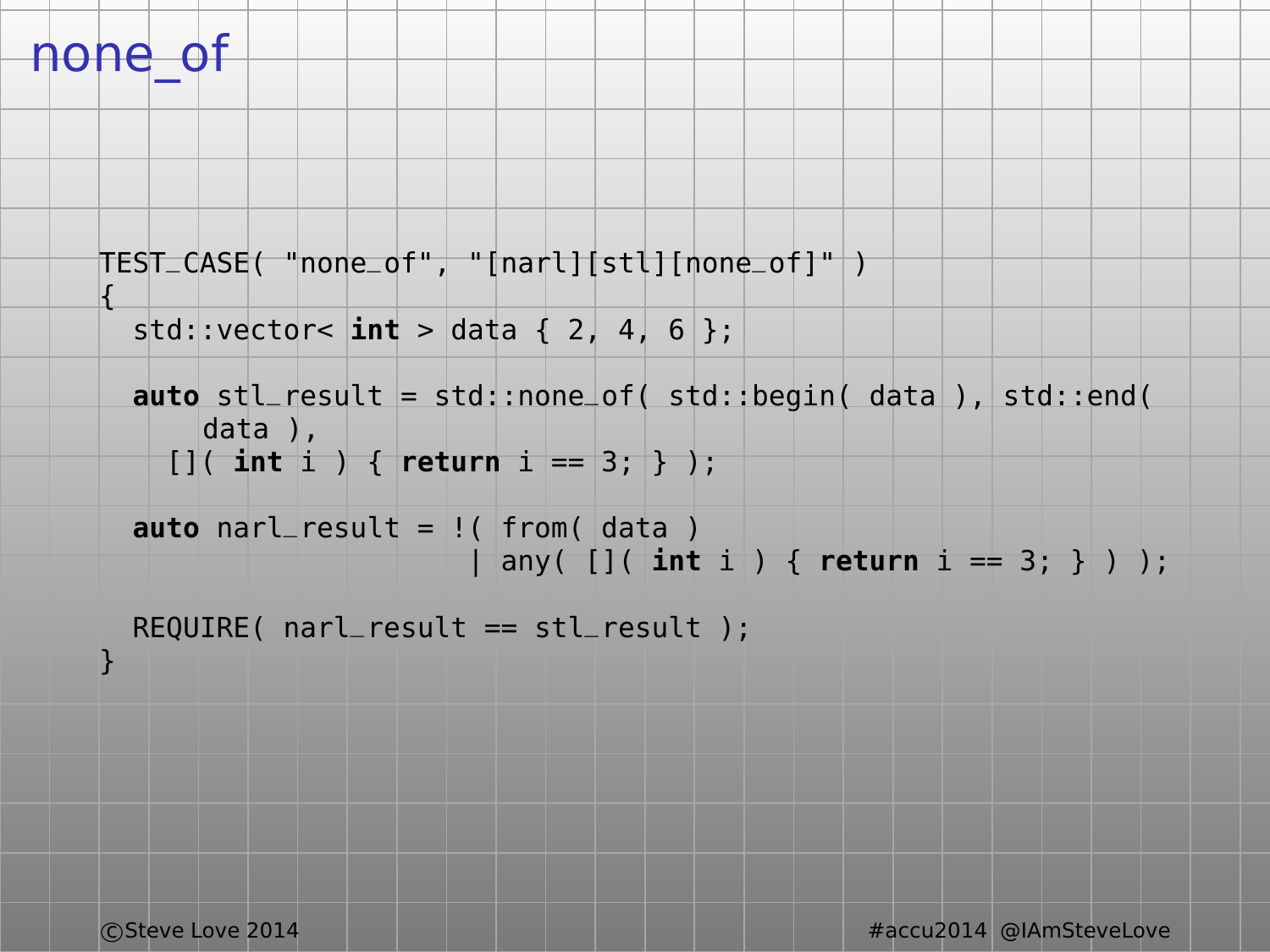## count\_if

{

```
TEST_CASE( "count_if", "[narl][stl][count_if]" )
```

```
std::vector< int > data { 2, 4, 6 };
```

```
auto stl_result = std::count_if( std::begin( data ), std::end(
     data ),
```

```
[]( int i ) { return i > 5; } );
```

```
auto narl_result = from( data )
    | where( []( int i ) { return i > 5; } )
    count():
```

```
REQUIRE( narl_result == stl_result );
}
```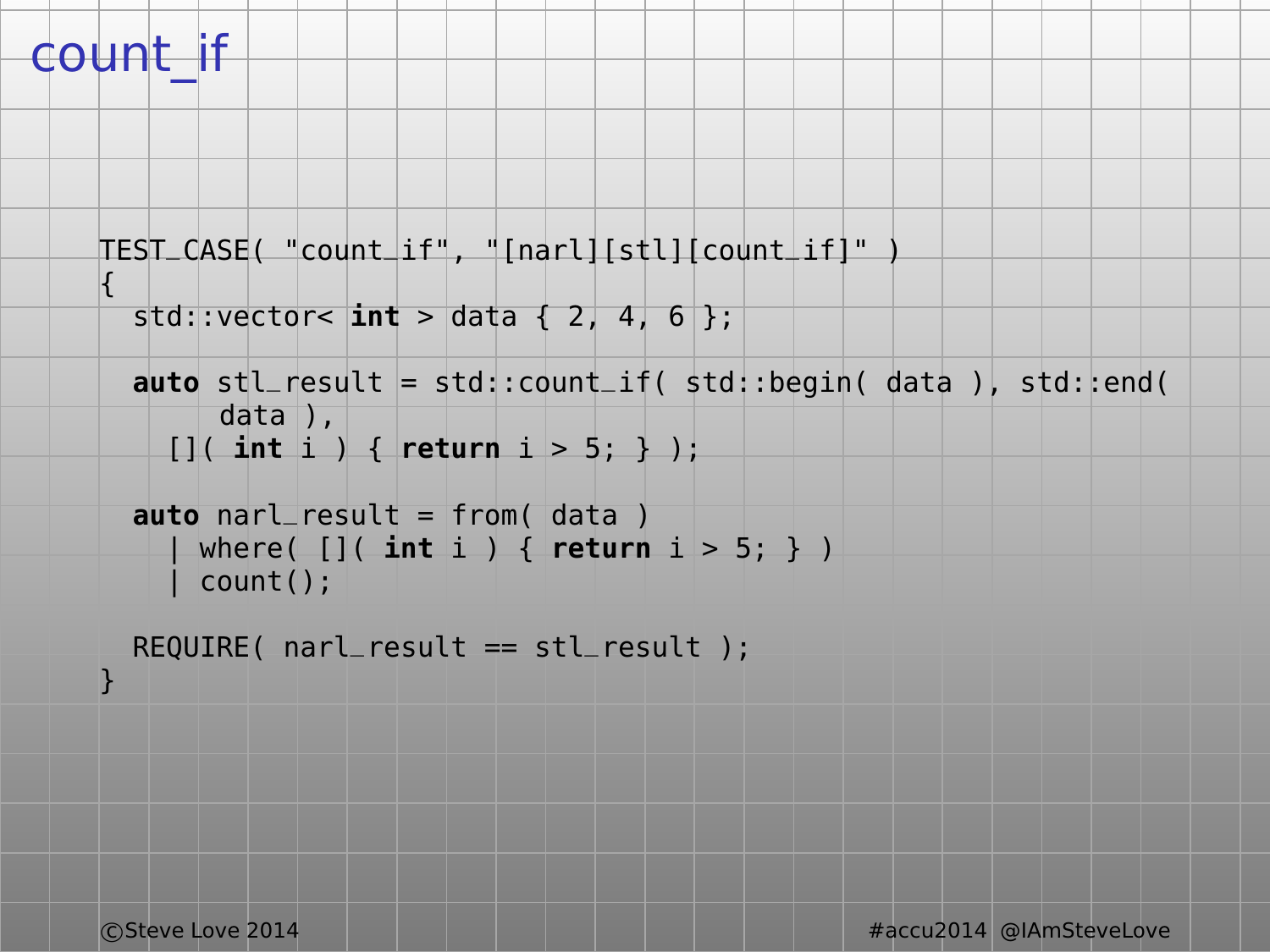## find\_if

}

```
TEST_CASE( "find_if", "[narl][stl][find_if]" )
{
 std::vector< int > data { 1, 2, 3 };
 auto stl_result = std::find_if( std::begin( data ), std::end(
      data ),
```

```
[ ]( int i ) { return i == 2; } );
```

```
auto narl_result = from( data )
                 | skip_while( []( int i ) { return i != 2; }
                      );
```

```
REQUIRE( *narl_result == *stl_result );
```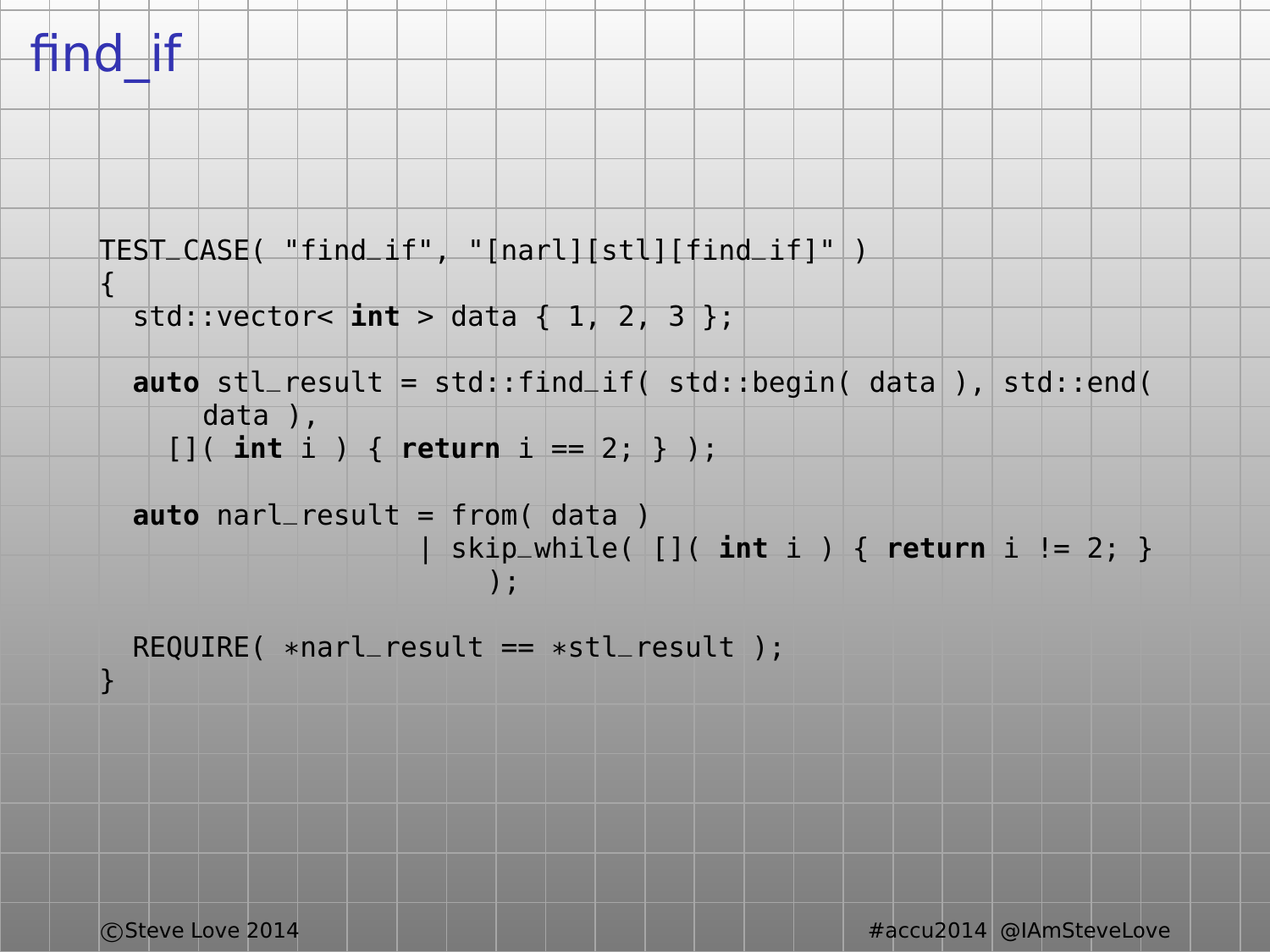```
copy r
```
{

```
TEST_CASE( "copy_n", "[narl][stl][copy_n]" )
```

```
std::vector< \text{int} > \text{data} \{ 1, 2, 3, 4, 5, 6 \};
std::vector< int > stl_result;
```

```
std::copy_n( std::begin( data ), 3, std::back_inserter(
    stl_result ) );
```

```
auto narl_result = from( data )
   | take( 3 )
  | to< std::vector >();
```

```
REQUIRE( std::equal( std::begin( stl_result ), std::end(
    stl_result ),
  std::begin( narl_result ) ) );
```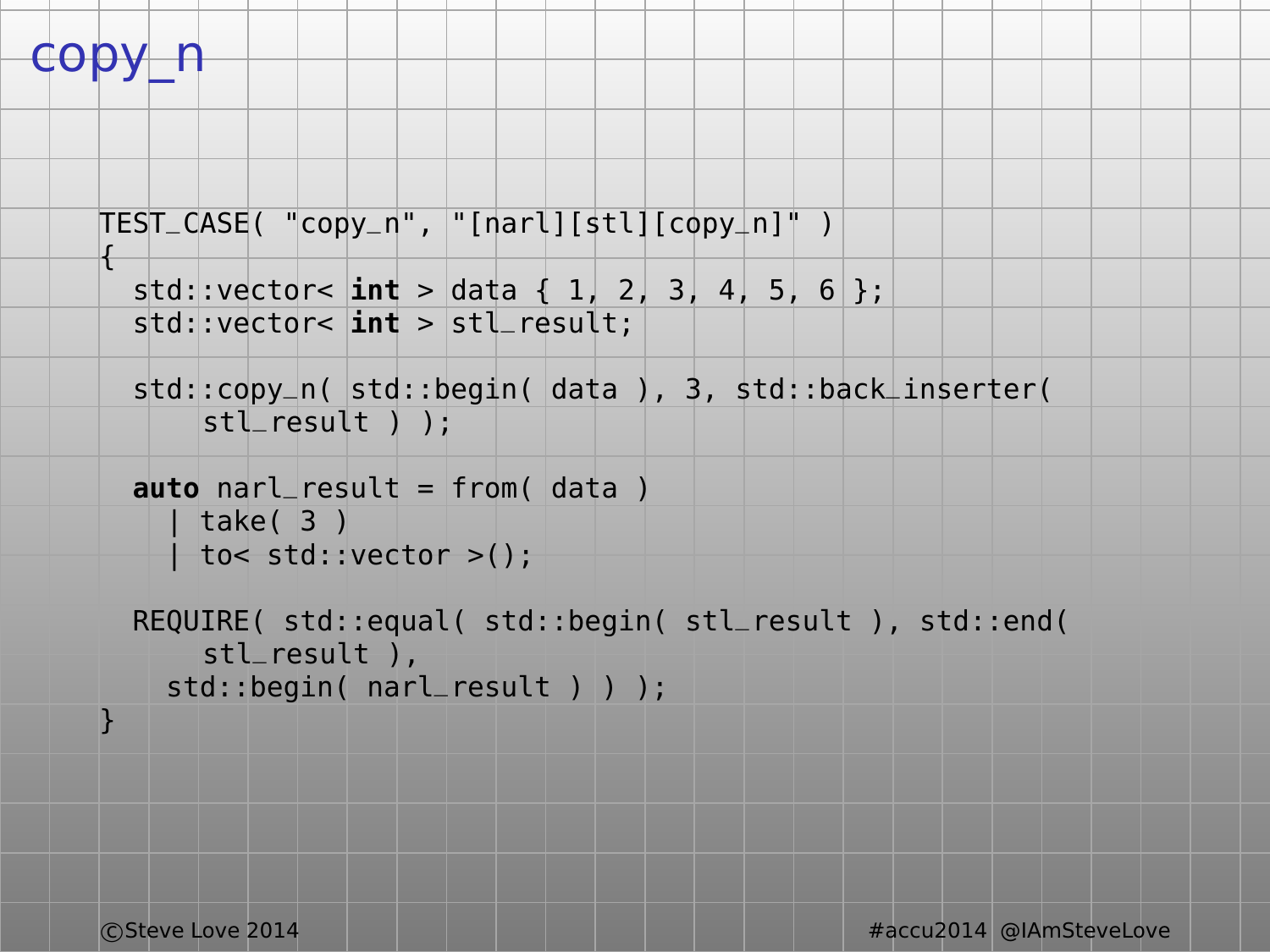## transform

{

```
TEST_CASE( "transform", "[narl][stl][transform]" )
```

```
std::vector< \text{int} > \text{data} \{ 1, 2, 3 \};
std::vector< int > stl_result;
```

```
std::transform( std::begin( data ), std::end( data ),
  std::back_inserter( stl_result ), []( int i ) { return i *
      10; } );
```

```
auto narl_result = from( data )
    | select( []( int i ) { return i * 10; } )
    | to< std::vector >();
```

```
REQUIRE( std::equal( std::begin( stl_result ), std::end(
    stl_result ),
  std::begin( narl_result ) ) );
```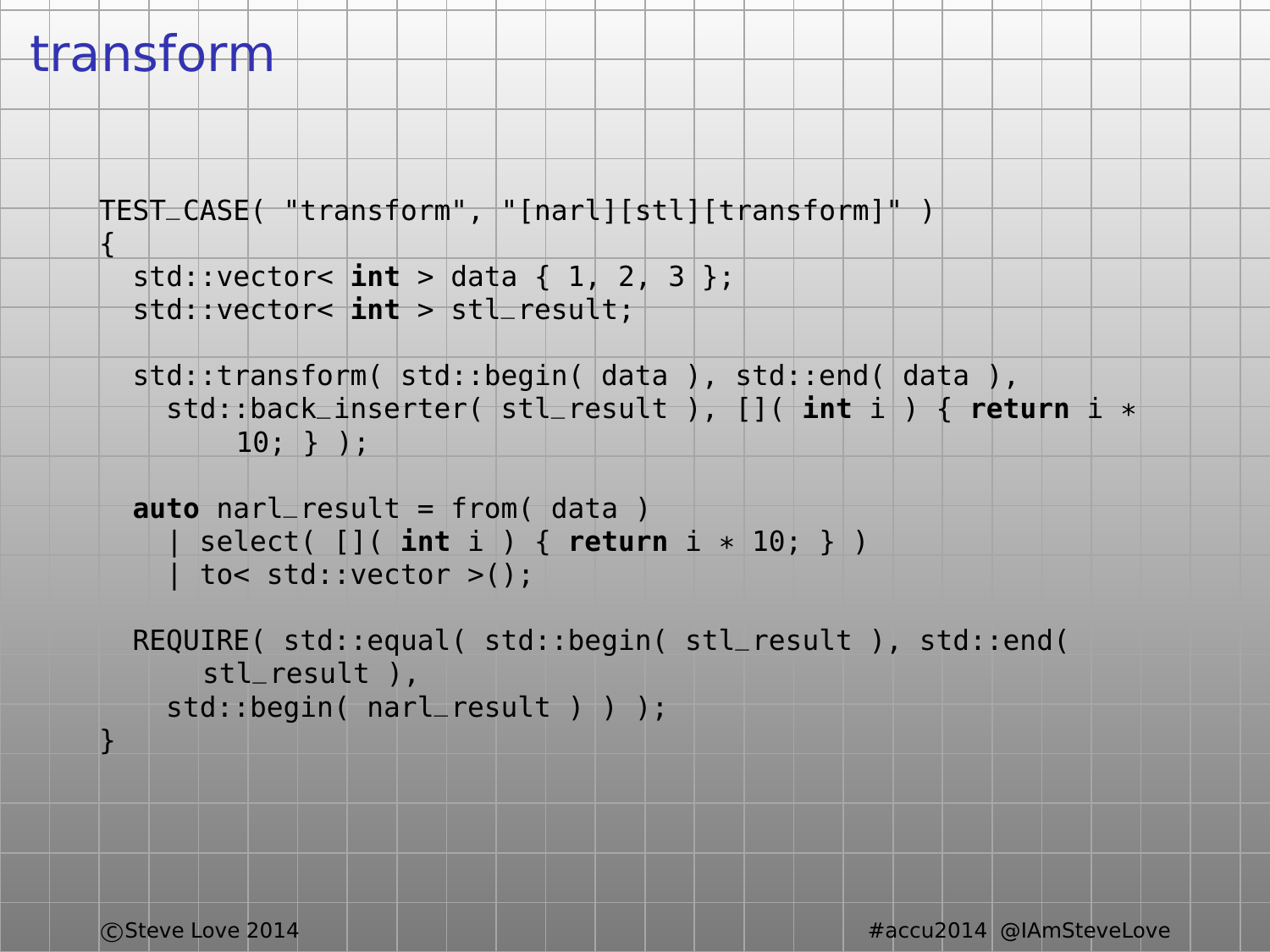### generate\_n

{

}

```
TEST_CASE( "generate_n", "[narl][stl][generate_n]" )
```

```
std::vector< int > stl_result;
```

```
std::generate_n( std::back_inserter( stl_result ), 3, []{
    return 5; } );
```

```
auto narl_result = fill_range< int >( 5 )
                  | take( 3 )
                  | to< std::vector >();
```

```
REQUIRE( std::equal( std::begin( stl_result ), std::end(
    stl_result ),
  std::begin( narl_result ) ) );
```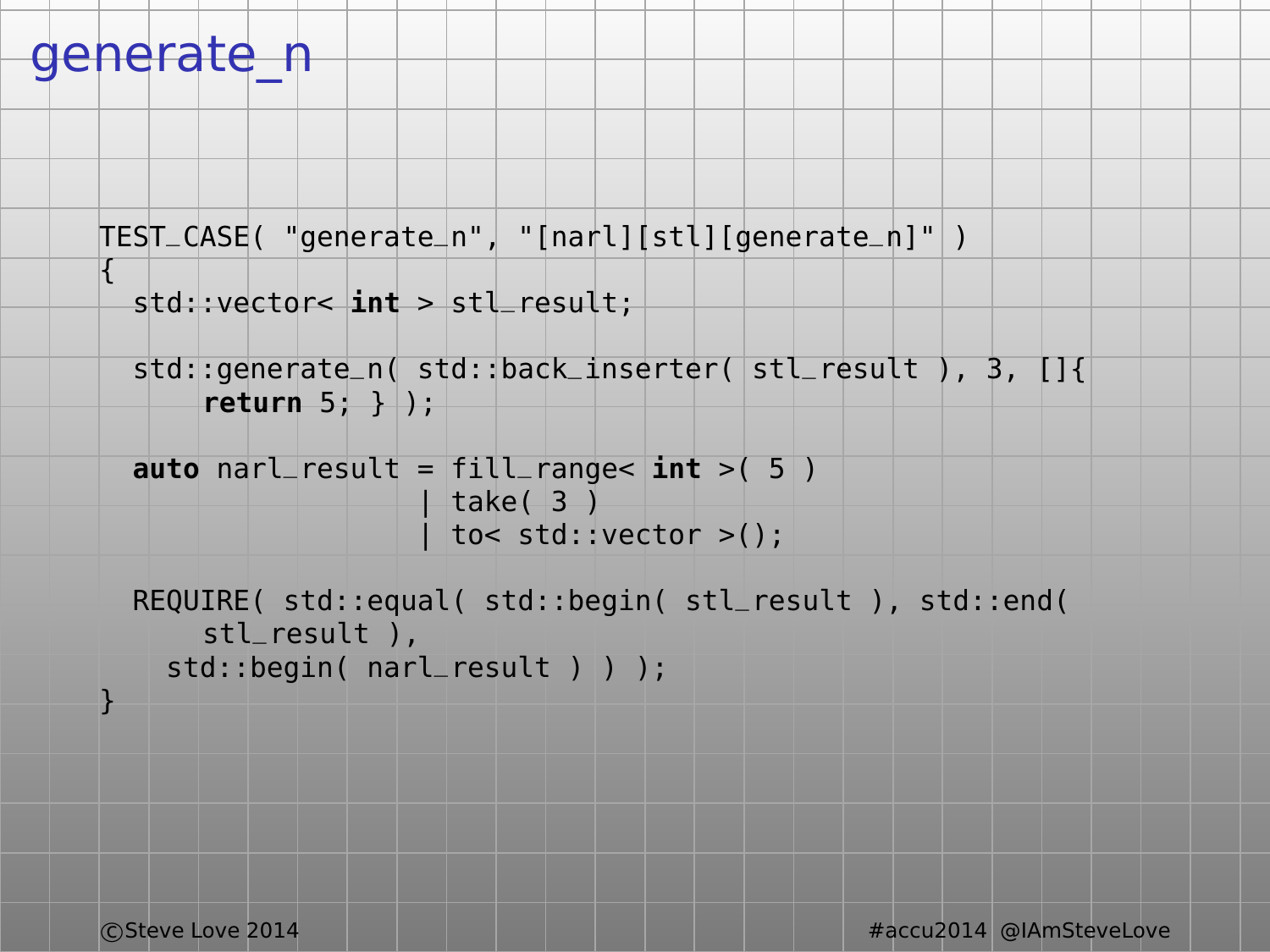## remove\_copy\_if

{

```
TEST_CASE( "remove_copy_if", "[narl][stl][remove_copy_if]" )
```

```
std::vector< int > data { 1, 2, 3, 4 };
std::vector< int > stl_result;
```

```
std::remove_copy_if( std::begin( data ), std::end( data ),
  std::back_inserter( stl_result ),
  []( int i ) { return i % 2 == 0; } );
```

```
auto narl_result = from( data )
                   | where( []( int i ) { return i % 2 != 0; } )
                  | to< std::vector >();
```

```
REQUIRE( std::equal( std::begin( stl_result ), std::end(
    stl_result ),
  std::begin( narl_result ) ) );
```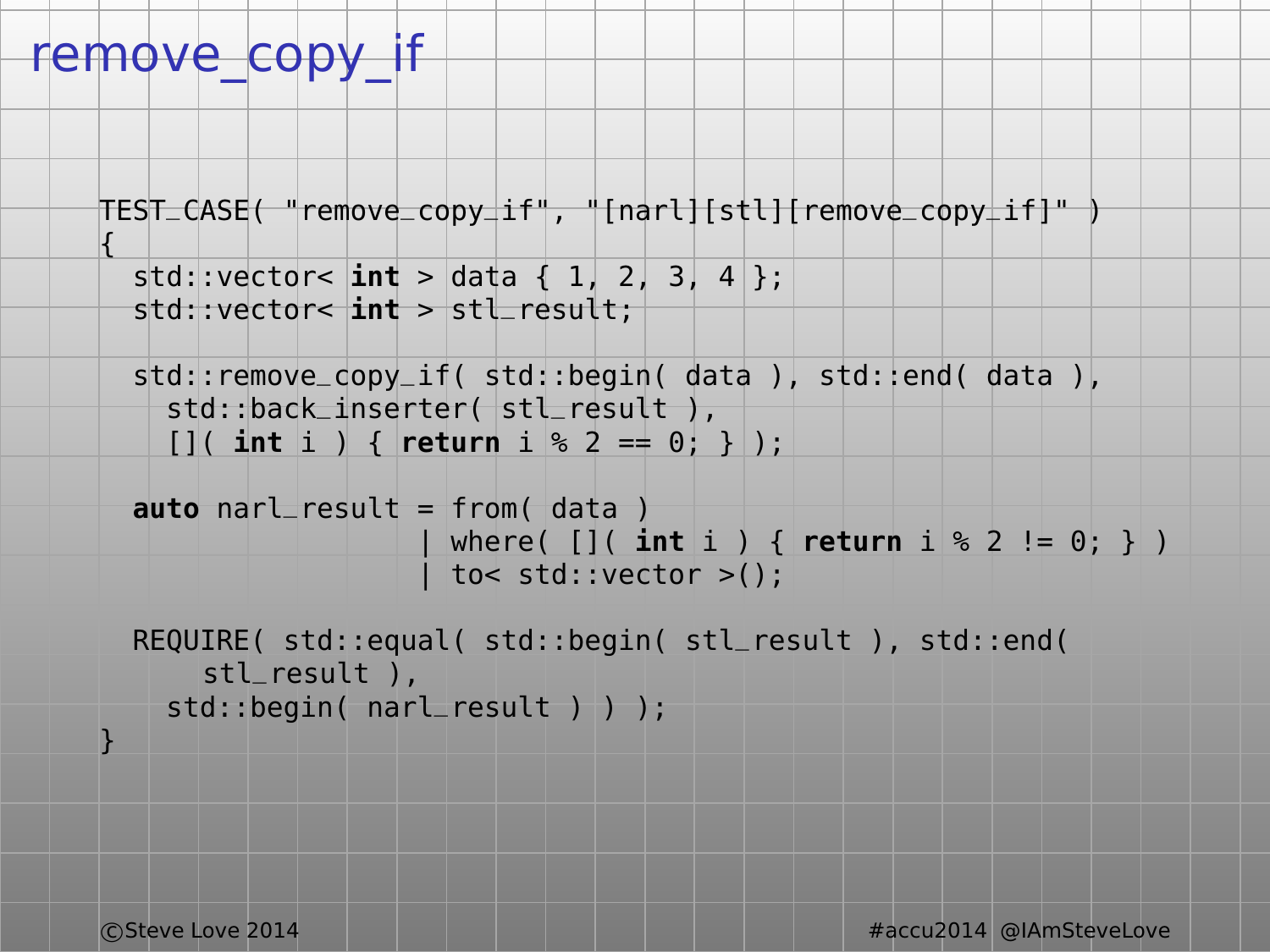{

```
TEST_CASE( "sort comparer", "[narl][stl][sort][comparer]" )
```

```
std::vector< \text{int} > \text{data} \{ 3, 2, 4, 1, 5 \};
std:vector<sub>1</sub>int > stL result { data }:
```

```
std::sort( std::begin( stl_result ), std::end( stl_result ),
  std::less< int >() );
```

```
auto narl_result = from( data )
                   | sorted( std::less< int >() )
                  | to< std::vector >();
```

```
REQUIRE( std::equal( std::begin( stl_result ), std::end(
    stl_result ),
  std::begin( narl_result ) ) );
```
}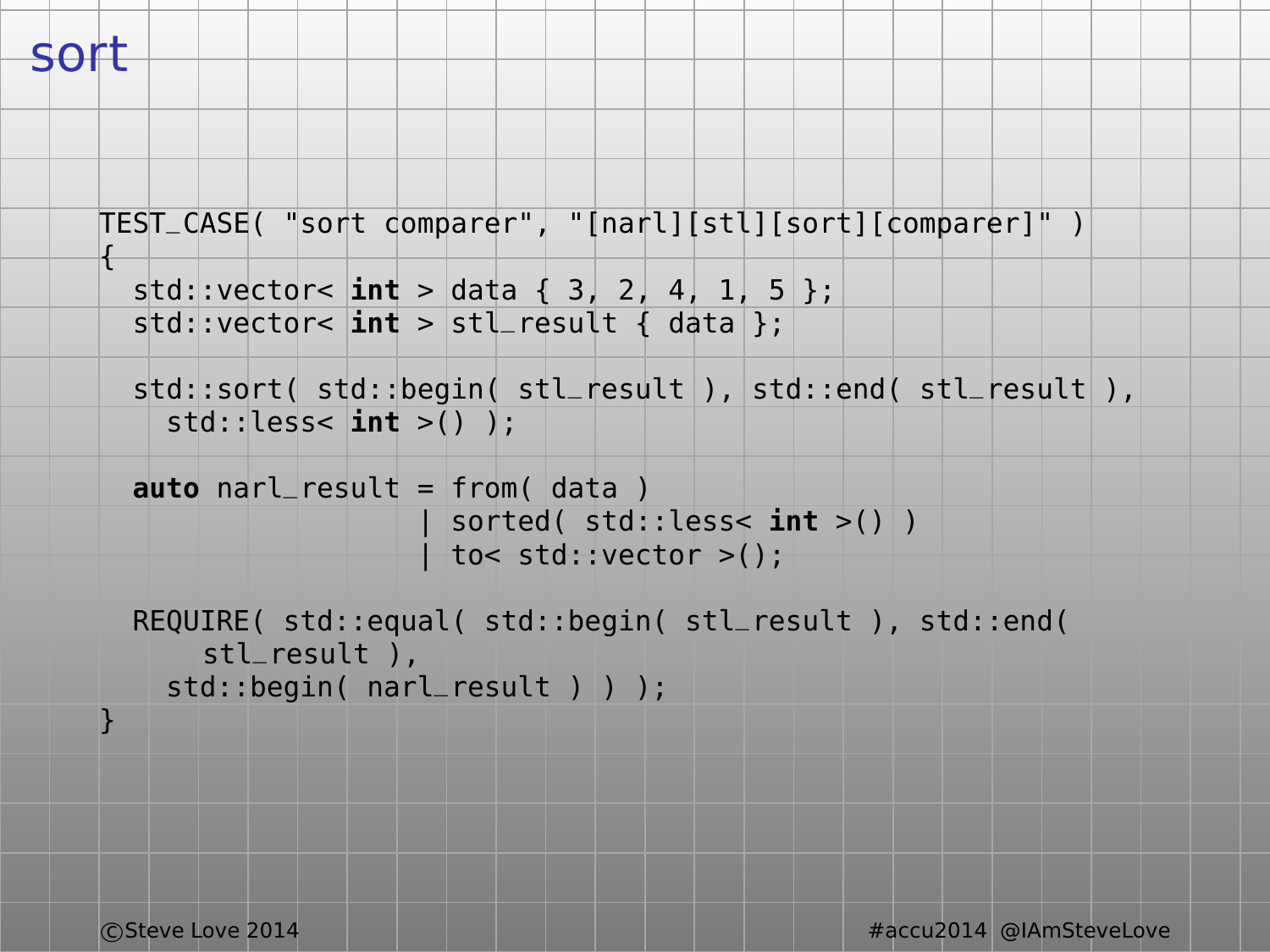### Is it worth the candle?

It's quicker for some things, slower for others...

My measurements weren't very scientific I've not investigated the generated code...

I'm sure it could be improved and optimised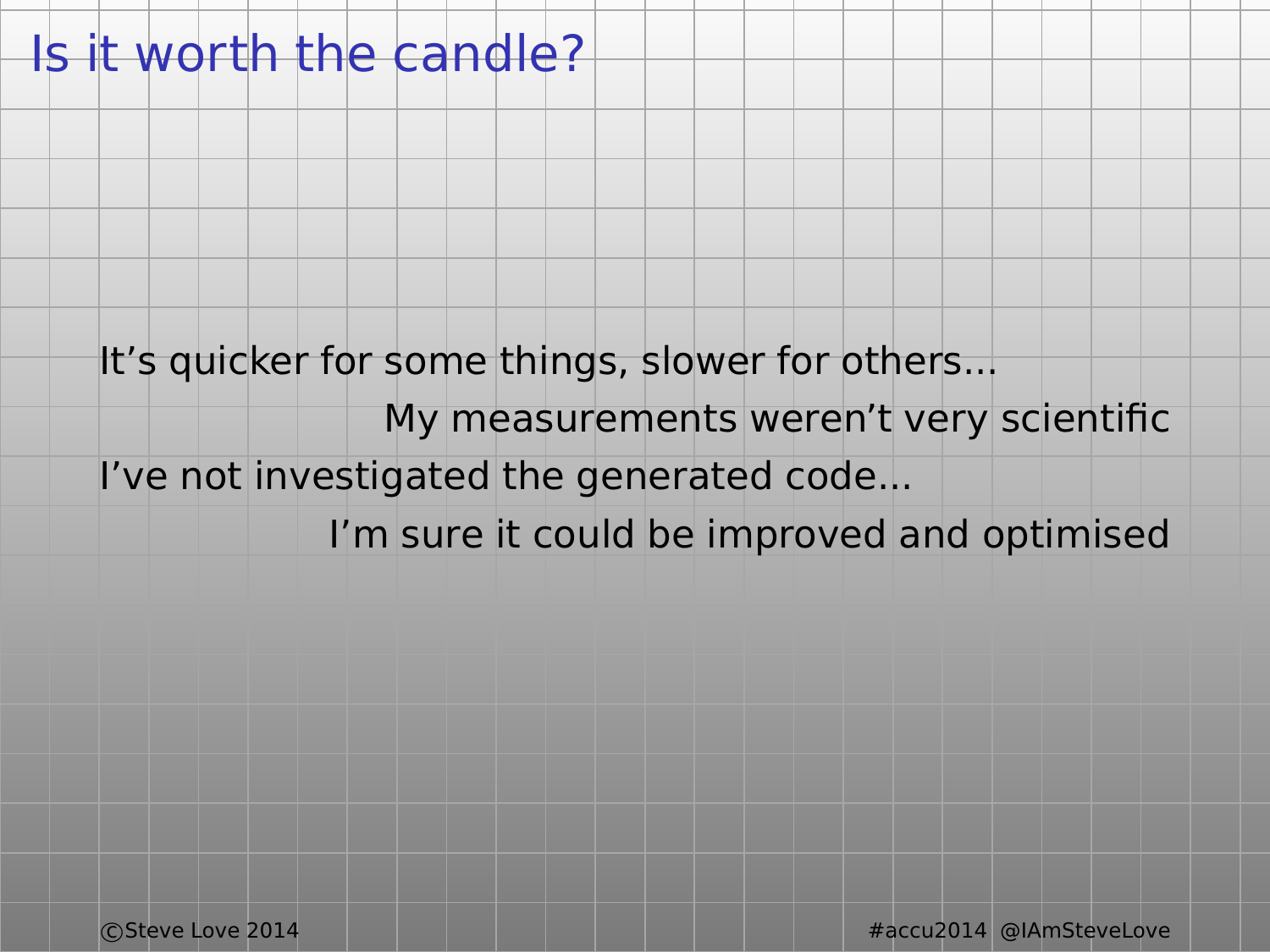# Frankly

#accu2014 @IAmSteveLove